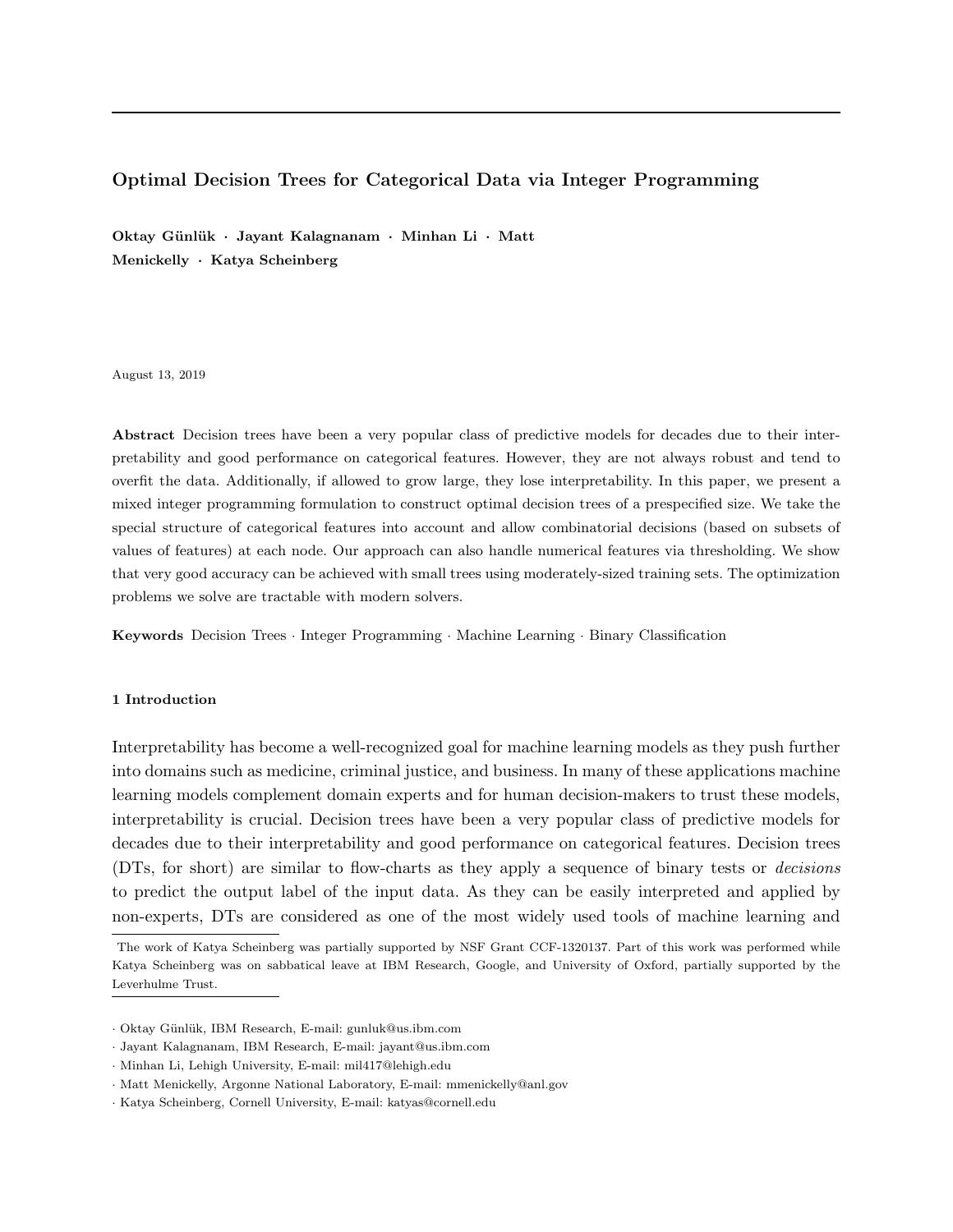data analysis (see the recent survey [11] and references therein). Another advantage of DTs is that they often naturally result in feature selection, as only a part of the input is typically used in the decision-making process. Furthermore, DTs can work with both numerical and categorical data directly, which is not the case for *numerical classifiers* such as linear classifiers or neural networks, as these methods require the data to be real-valued (and ordinal). For example, if a categorical feature can take three values such as  $(i)$  red,  $(ii)$  blue, or,  $(iii)$  yellow, it is often represented by a group of three binary features such that one of these features takes the value 1 while the other two are 0. A numerical classifier would treat this group of three features independently where any combination of  $0/1$  values are possible - ignoring the valuable information that only three values for the triplet are possible. Numerical classifiers typically recover this lost information by observing enough data and fitting the model accordingly. However, this is not a trivial task, and may require a more complex model than what is really necessary. In comparison, DTs can explicitly deal with categorical features.

There are also known disadvantages to DT predictors. For example, they are not always robust, as they might result in poor prediction on out-of-sample data when the tree is grown too large. Hence, small trees are often desirable to avoid overfitting and also for the sake of interpretability. Assuming that for a given data distribution there exists a small DT that can achieve good accuracy, the small DTs that are computed by a typical recursive DT algorithm (such as CART  $[5,16]$ ) may not achieve such accuracy, due to the heuristic nature of the algorithm. Moreover, it is usually impossible to establish a bound on the difference between the expected accuracy of the DT produced by a heuristic algorithm and the best possible DT.

Currently, popular algorithms used for constructing DTs (such as CART or C4.5) are sequential heuristics that first construct a tree and then trim (prune) it to reduce its size, see [11]. When building the tree, these heuristics use various criteria to choose a feature and a condition on that feature to branch on. As the tree is built gradually, the resulting DT is not necessarily "the best" for any particular global criterion. One recent example of this fact is the winning entry [7] in the FICO interpretable machine learning competition [8]. The authors of [7] construct a simple classifier in conjunctive normal form which in fact can also be seen as a small depth decision tree. The authors show that their classifier is both simpler and more accurate (on test data) than the trees constructed by CART.

In this paper, we aim to find *optimal* small DTs for binary classification problems that produce interpretable and accurate classifiers for the data for which such classifiers exist. We call a DT optimal if it has the best possible classification accuracy on a given training dataset. We allow complex branching rules using subsets of values of categorical features. For example, if a categorical feature represents a person's marital status and can take the values "single", "married","divorced", "widowed", or "has domestic partner", a simple branching rule, which looks at numerical representation of the features, will make decisions based on a feature being "single" or not, while a more appropriate decision may be "either married or has a domestic partner" or not. Such combinatorial branching rules are considered desirable and in the case of binary classification using CART, branching on the best subset values of a categorical feature can be done again according to a sequential local heuristic. On the other hand, combinatorial branching may lead to overfitting when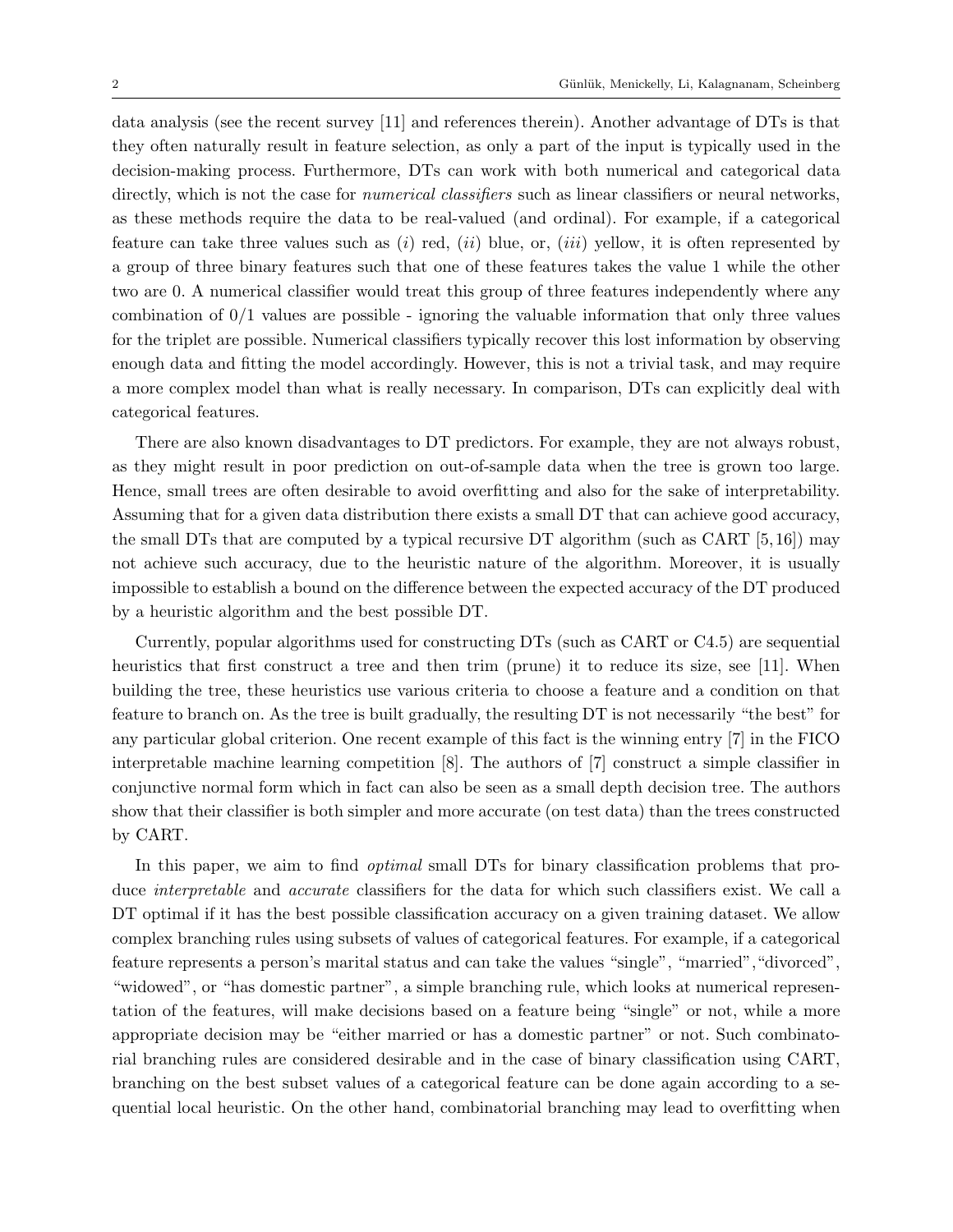a categorical variable can take a large number of values. If the categorical variable that can take  $\ell$ values, then, there are  $2^{\ell}-2$  possible subsets of values of this feature that can be used for branching. To avoid overfitting, our model allows bounding the size of the subset used for branching.

While finding an optimal DT (even without the combinatorial decisions) is known to be an NP-hard problem [10], we show that with careful modeling, the resulting integer programs can be solved to optimality in a reasonable amount of time using commercial solvers such as Cplex. Moreover, since we directly optimize the empirical loss of a DT in our model, even suboptimal feasible solutions tend to yield classifiers that outperform those learned by other DT algorithms. In particular, we consider a binary classification problem, which means that the output nodes (leaves) of our DTs generate binary output. Our problem formulation takes particular advantage of this fact. Also, while our formulation can be generalized to real-valued data, it is designed for the case when the input data is binary. Hence, we will consider input data as being a binary vector with the property that features are grouped so that only one feature can take the value 1 in each group for each data sample. Our formulation explicitly takes this structure into account as we allow branching on any subset of the values of that feature. To our knowledge such generalized rules have not been addressed by any algorithm aiming at constructing of optimal trees, such as a recent method proposed in [3], which we will discuss in the next section.

In this paper, we focus on constructing small DTs with up to four levels of decisions, which makes the resulting model clearly interpretable and easily usable by humans. Our formulation, in principle, can work for binary trees of any topology; however, as we will show in our computational results, trees of more complex topologies are much more time consuming to train and require larger training sets to avoid overfitting. The purpose of this paper is to show that if an accurate small (interpretable) tree exists for a given data set, it can be obtained in a reasonable time by our proposed model, while popular heuristic methods such as C4.5 [16] and random forests [6] tend to produce less accurate and less interpretable trees. We note that even though we mostly focus on categorical features, our approach can easily handle numerical features via tresholding. We discuss how to do this this later and also present numerical experiments with data sets with both categorical and numerical features.

The key approach we pursue is to formulate the DT training problem as a mixed-integer optimization problem that is specially designed to handle categorical variables. We then propose several modifications that are intended to aid a branch and bound solver, e.g. symmetry breaking. We also consider an extension to a formulation that directly constrains either training sensitivity or training specificity and then maximizes the other measure.

The rest of the paper is organized as follows: First, in Section 2, we discuss related work in using integer formulations for practical machine learning. Then, in Section 3, we describe the main ideas of our approach and the structure of the data for which the model is developed. In Section 4 we describe an initial IP model and several techniques for strengthening this formulation. We present some computational results and comparisons in Section 5.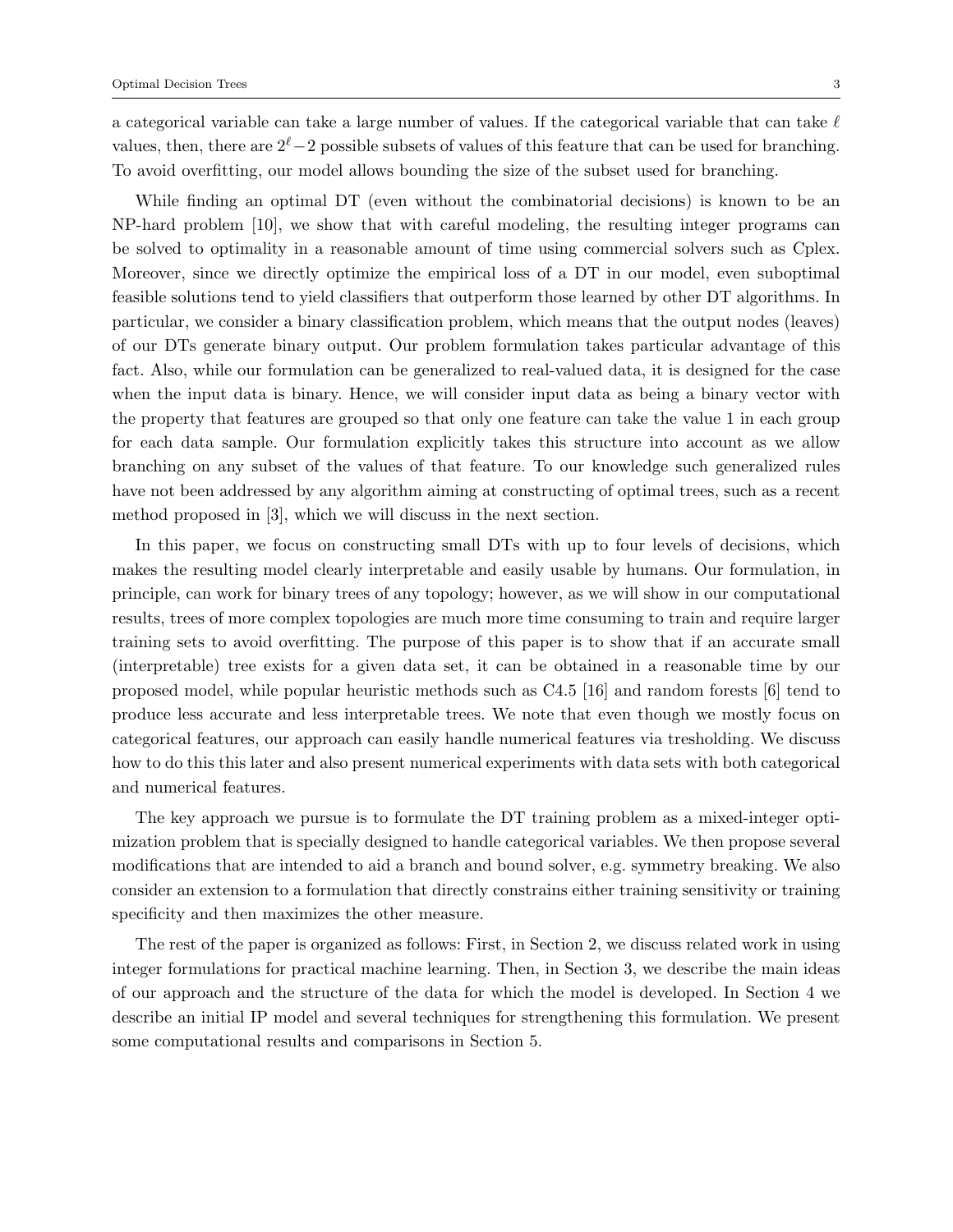### 2 Related Work

The idea of solving decision trees to optimality given a fixed topology is hardly new. In [5] from 1984, the authors discuss the "one-step optimality" of inductive (greedy) tree algorithms, and how one would ideally prefer an "overall optimal" method wherein the tree is learned in one step (such as the one we explore in this paper). The authors remark that this is analogous to a "best subset selection" procedure of linear regression, and continue to say that "At the current stage of computer technology, an overall optimal tree growing procedure does not appear feasible for any reasonably sized dataset". In [14], the authors detail what they call the "look-ahead pathology" of greedy tree learning algorithms, lending further evidence of possible failures of greedy one-step methods.

In the 1990s several papers considered optimization formulations for optimal decision tree learning, but deliberately relaxed the inherently integer nature of the problem. In particular, in [1], a large-scale linear optimization problem, which can be viewed as a relaxation, is solved to global optimality via a specialized tabu search method over the extreme points of the linear polytope. In [2], a similar formulation is used, but this time combined with the use of support-vector machine techniques such as generalized kernels for multivariate decisions, yielding a convex nonlinear optimization problem which admits a favorable dual structure. More recent work [15] has employed a stochastic gradient method to minimize a continuous upper bound on misclassification error made by a deep decision tree. None of these methods, though, guarantee optimal decision trees, since they do not consider the exact (integer) formulations, such as the one discussed in this paper.

Recently, in [3], an integer model for optimal decision trees has been proposed. The key difference with the model in this paper is that [3] does not target categorical variables and, hence, does not exploit the resulting combinatorial structure. Moreover, all features are treated as real-valued ones, hence a categorical feature is replaced by several binary features, and two possible models are proposed. The first uses arbitrary linear combinations of features, and, in principal, is more general than what we propose here, but results in a loss of interpretability. The second uses the value of one feature in each branching decision, and hence is less general than the model in this paper. Additionally, we focus on binary classification problems whereas [3] presents a formulation for multiclass classification. Rather than fixing a tree topology, as we do, they propose tuning a regularization parameter in the objective; as the parameter magnitude increases, more leaf nodes may have no samples routed to them, effectively yielding shallower trees. We note that this does not simplify the underlying optimization problem, and moreover requires tuning parameters in a setting where the training of models is computationally non-negligible, and the effect of the choice of regularization parameter on the tree topology cannot be known a priori. In fact, in the computational results of [3], the depth is often fixed. Finally, unlike the work in [3], we not only propose a basic model that specifically exploits the categorical nature of the features, but we also propose several modifications of the model that produce stronger formulations and improve the efficiency of the branch and bound solver.

We would now like to remark on other relevant uses of integer optimization in classification settings. In particular, [18] considered the problem of learning optimal "or's of and's", which fits into the problem of learning optimal disjunctive normal forms (DNFs), where optimality is measured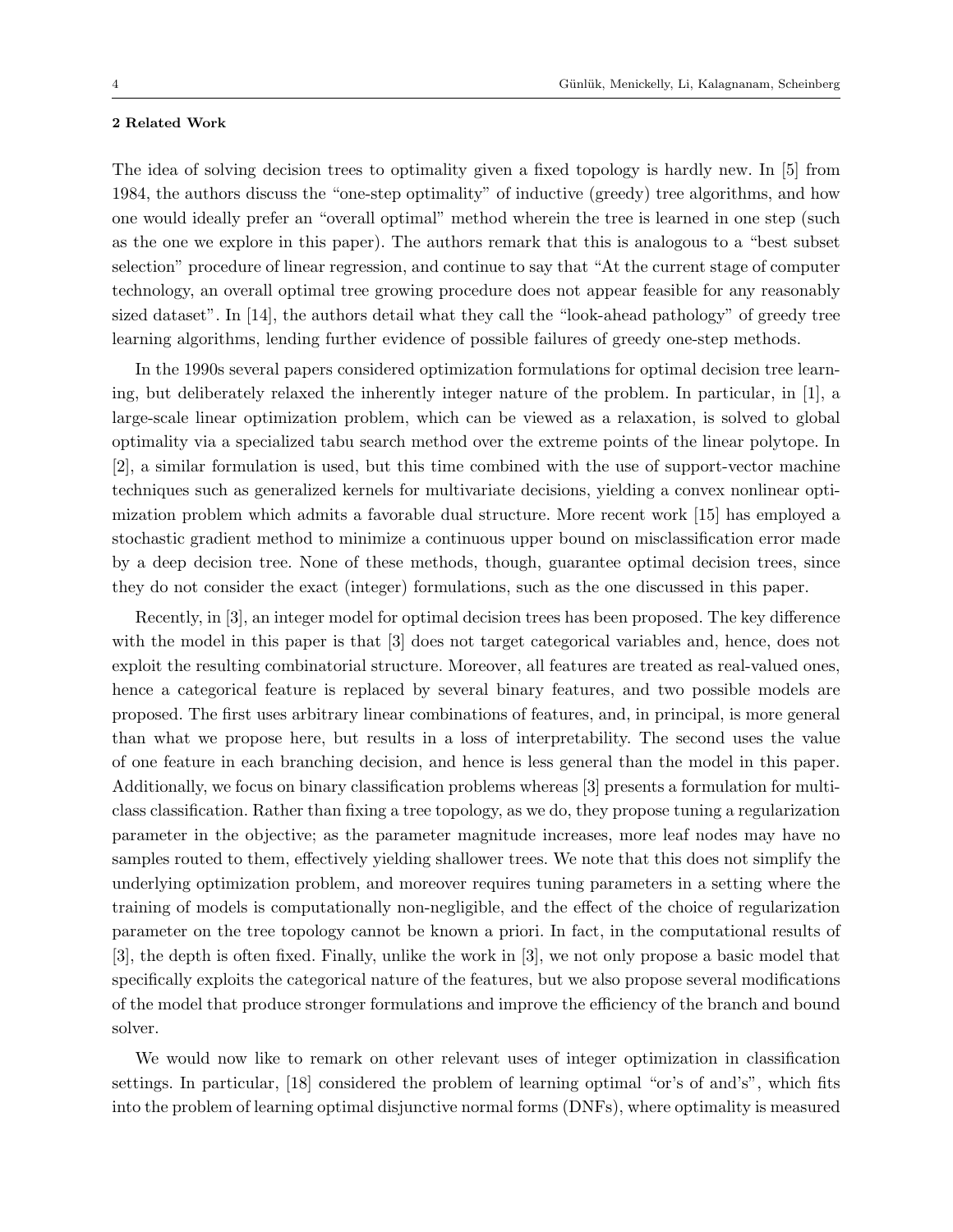by a trade-off between the misclassification rate and the number of literals that appear in the "or of and's". The work in [18] remarks on the relationship between this problem and learning optimal decision trees. In [18], for the sake of computational efficiency, the authors ultimately resort to optimally selecting from a subset of candidate suboptimal DNFs learned by heuristic means rather than solving their proposed mixed-integer optimization problem. Similarly, [13] proposes learning DNF-like rules via integer optimization, and propose a formulation that can be viewed as boolean compressed sensing, lending theoretical credibility to solving a linear programming relaxation of their integer problem. Another integer model that minimizes misclassification error by choosing general partitions in feature space was proposed in [4], but when solving the model, global optimality certificates were not easily obtained on moderately-sized classification datasets, and the learned partition classifiers rarely outperformed CART, according to the overlapping author in [3]. Finally, a column generation based mixed-integer programming approach to construct optimal DNFs was recently proposed in [7]. This approach seems to work quite well on several binary classification datasets including the FICO challenge data [8].

### 3 Setting

In this paper we consider datasets of the form  $\{(g_1^i, \ldots, g_t^i, y^i) : i \in 1, 2, \ldots, N\}$  where  $g_j^i \in G_j$  for some finite set  $G_j$  for  $j = 1, \ldots, t$ , and  $y^i \in \{-1, +1\}$  is the class label associated with a negative or positive class, respectively. For example, if the data is associated with a manufacturing process with t steps, then each  $G_i$  may correspond to a collection of different tools that can perform the jth step of the production process and the label may denote whether the resulting product meets certain quality standards or not. The classification problem associated with such an example is to estimate the label of a new item based on the particular different step-tool choices used in its manufacturing. Alternatively, the classification problem can involve estimating whether a student will succeed in graduating from high school based on features involving gender, race, parents marital status, zip-code and similar information.

Any (categorical) data of this form can alternatively be represented by a binary vector so that  $g_j^i \in G_j$  is replaced by a unit vector of size  $|G_j|$  where the only non-zero entry in this vector indicates the particular member of  $G_j$  that the data item contains. In addition, a real-valued (numerical) feature can be, when appropriate, made into a categorical one by "bucketing" - that is breaking up the range of the feature into segments and considering segment membership as a categorical feature. This is commonly done with features such as income or age of an individual. For example, for advertising purposes websites typically represent users by age groups such as "teens", "young adults", "middle aged", and "seniors" instead of actual age.

The non-leaf nodes in a decision tree are called the *decision nodes* where a binary test is applied to data items. Depending on the results of these tests, the data item is routed to one of the *leaf* nodes. Each leaf node is given a binary label that determines the label assigned to the data by the DT. The binary tests we consider are of the form "does the j<sup>th</sup> feature of the data item belong to set  $\bar{G}_j$ ?", where  $\bar{G}_j \subseteq G_j$ . If the categorical data is represented by a binary vector, then the test becomes checking if at least one of the indices from a given collection contains a 1 or not.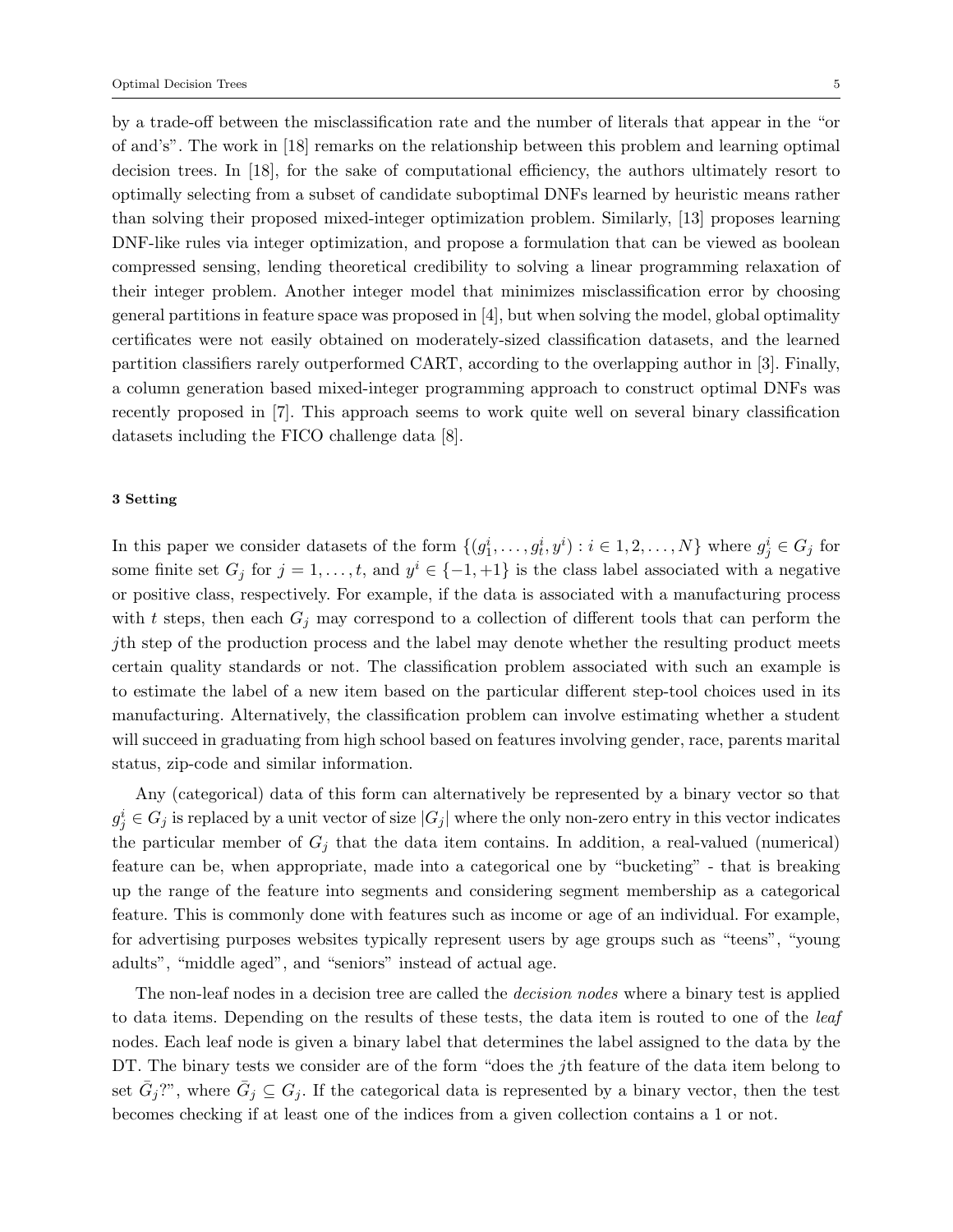### Fig. 1 A decision tree example



As a concrete example, consider the tree in Figure 3 applied to binary vectors  $a \in \{0,1\}^6$  whose elements are divided into two groups:  $\{a_1, a_2, a_3, a_4\}$  and  $\{a_5, a_6\}$  corresponding to two categorical features in the original data representation. The branching decision at node 1 (the root), is based on whether one of  $a_1$  or  $a_2$  is equal to 1. If true, a given data sample is routed to the left, otherwise (that is, if both  $a_1$  and  $a_2$  are 0), the sample is routed to the right. The branching at nodes 2 and 3 (the two children of node 1) are analogous and are shown in the picture. We can now see that data sample  $a^1 = (1, 0, 0, 0, 0, 1)$  is routed to leaf node 1 and data sample  $a^2 = (0, 0, 1, 0, 1, 0)$  is routed to leaf node 3. The labels of the leaf nodes are denoted by the colors white and gray in Figure 3.

Formally, a DT is defined by  $(i)$  the topology of the tree,  $(ii)$  binary tests applied at each decision node, and, *(iii)* labels assigned to each leaf node. Throughout the paper we consider tree topologies where a decision node either has two leaf nodes or else has two other decision nodes as children. Note that decision trees defined this way are inherently symmetric objects, in the sense that the same DT can be produced by different numberings of the decision and leaf nodes as well as different labeling of the leaf nodes and the binary tests applied at the decision nodes. For example, reversing the binary test from  $(a_6)$  to  $(\neg a_6)$  in decision node 2, and at the same time flipping the labels of the leaf nodes 1 and 2, results in an identical DT. More generally, it is possible to reverse the binary test at any decision node and "flip" the subtrees rooted at that node to obtain the same tree.

The optimization problem we consider in the next section starts with a given tree topology and finds the best binary tests (and labels for the leaf nodes) to classify the test data at hand with minimum error. Due to the symmetry discussed above, we can fix the labeling of the leaf nodes at the beginning of the process and the problem reduces to finding the best binary tests, or equivalently, choosing a categorical feature and a subset of its realizations at each decision node. Therefore, the optimization problem consists of assigning a binary test to each decision node so as to maximize the number of correctly classified samples in the training set. We say that the classification of the ith sample is correct provided the path the ith sample takes through the tree starting from the root node ends at a leaf corresponding to the correct label. The ultimate goal of the process, however, is to obtain a DT that will classify new data well, i.e., we are actually concerned with the generalization ability of the resulting DT.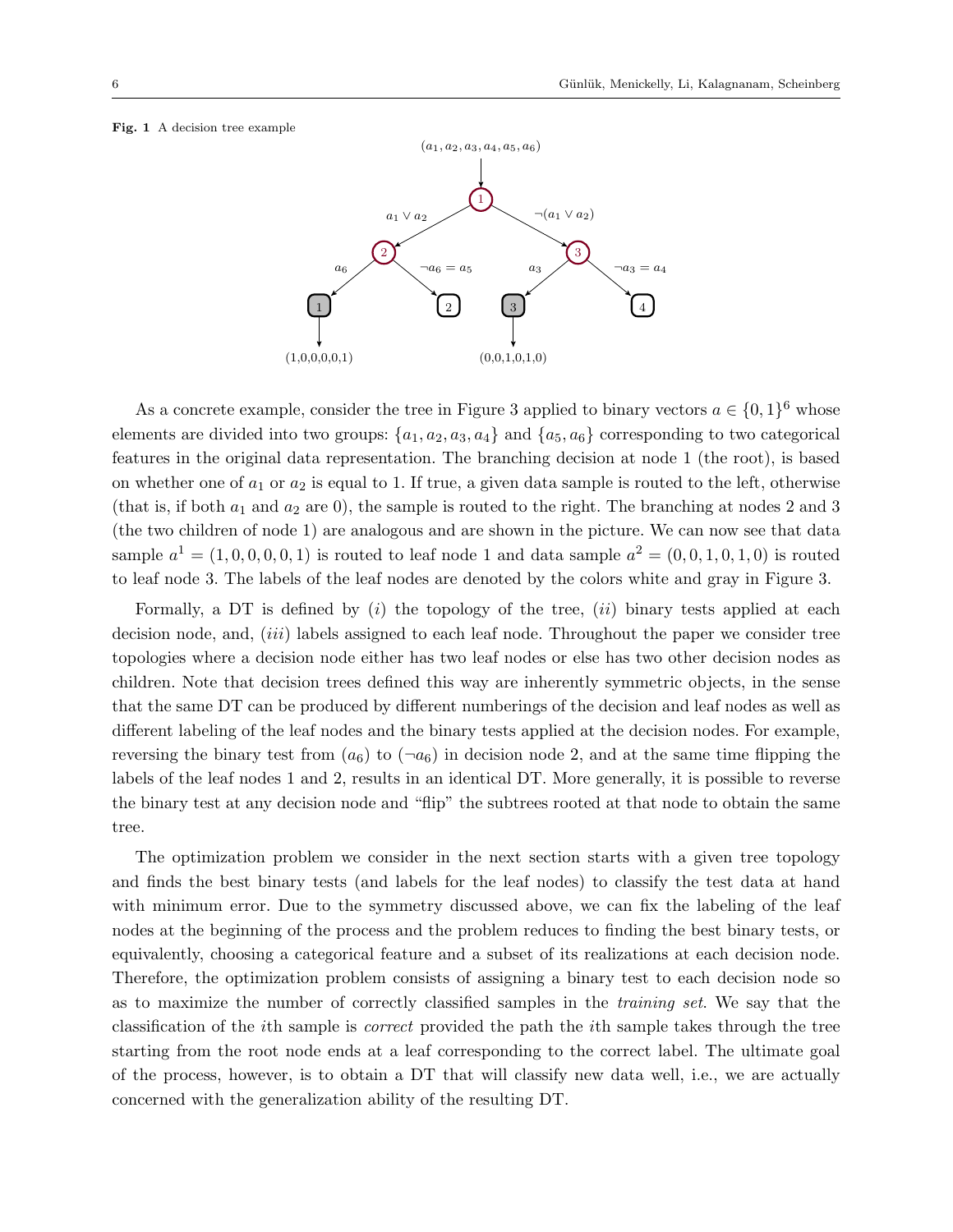Notice that given two tree topologies such that one is a minor of the other (i.e. it can be obtained from the other by deleting nodes and contracting edges), the classification error of the best DT built using the larger tree will always be at least as small as that of the smaller tree. Consequently, for optimization purposes, larger trees always perform better than any of its minors. However, larger trees generally result in more computationally challenging optimization problems. In addition, smaller trees are often more desirable for classification purposes as they are more robust and are easier to interpret.

### 4 Integer Programming Formulation

In this section, we first present the basic integer programming formulation and then describe some enhancements to improve its computational efficiency. We initially assume that the topology of the binary tree is given (see Figure 2) and therefore the number of decision and leaf nodes as well as how these nodes are connected is known. We will then describe how to pick a good topology. The formulation below models how the partitioning of the samples is done at the decision nodes, and which leaf node each sample is routed to as a result.

We begin by introducing the notation. Let the set of all samples be indexed by  $I = \{1, 2, \ldots, N\}$ , let  $I_+ \subset I$  denote the indices of samples with positive labels and let  $I_- = I \setminus I_+$  denote the indices of the samples with negative labels. Henceforth, we assume that for each sample the input data is transformed into a binary vector where each categorical feature is represented by a unit vector that indicates the realization of the categorical feature. With some abuse of terminology, we will now refer to the entries of this binary vector as "features", and the collection of these 0/1 features that are associated with the same categorical feature as "groups". Let the set of groups be indexed by  $G = \{1, 2, \ldots, |G|\}$  and the set of the 0/1 features be indexed by  $J = \{1, 2, \ldots, d\}$ . In addition, let  $g(j) \in G$  denote the group that contains feature  $j \in J$  and let  $J(g)$  denote the set of features that are contained in group g. Let the set of decision nodes be indexed by  $K = \{1, 2, \ldots, |K|\}$  and the set of leaf nodes be indexed by  $B = \{1, 2, ..., |B|\}$ . We denote the indices of leaf nodes with positive labels by  $B_+ \subset B$  and the indices of leaf nodes with negative labels by  $B_-= B \setminus B_+$ . For convenience, we let  $B_+$  contain even indices, and  $B_-\$  contain the odd ones.

# 4.1 The basic formulation

We now describe our key decision variables and the constraints on these variables. We use binary variables  $v_g^k \in \{0,1\}$  for  $g \in G$  and  $k \in K$  to denote if group g is selected for branching at decision node k. As discussed in Section 3, exactly one group has to be selected for branching at a decision node; consequently, we have the following set of constraints:

$$
\sum_{g \in G} v_g^k = 1 \quad \forall k \in K. \tag{1}
$$

The second set of binary variables  $z_j^k \in \{0,1\}$  for  $j \in J$  and  $k \in K$  are used to denote if feature j is one of the selected features for branching at a decision node k. Clearly, feature  $j \in J$  can be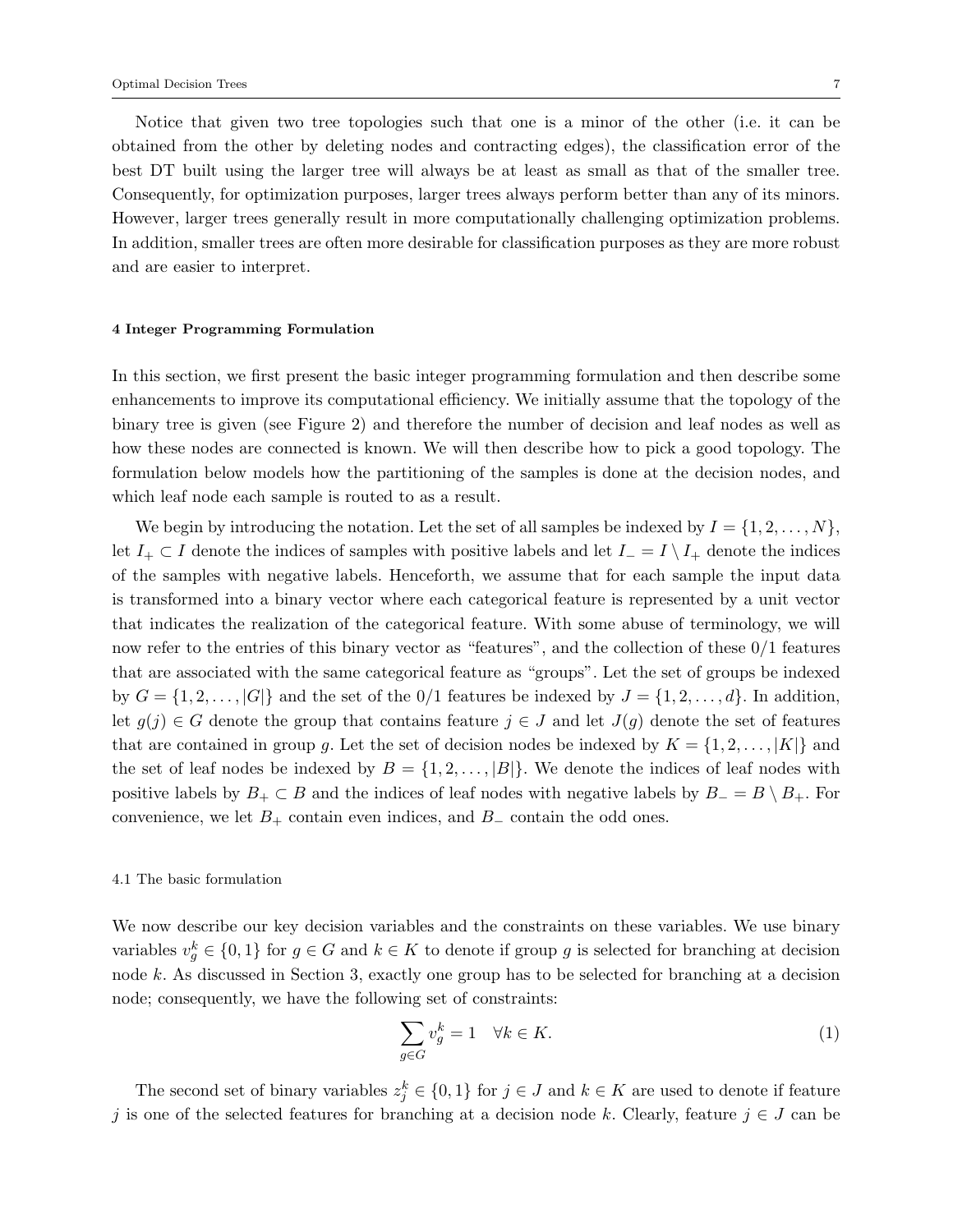selected only if the group containing it, namely  $g(j)$ , is selected at that node. Therefore, for all  $k \in K$  we have the following set of constraints:

$$
z_j^k \le v_{g(j)}^k \quad \forall j \in J,\tag{2}
$$

in the formulation. Without loss of generality, we use the convention that if a sample has one of the selected features at a given node, it follows the left branch at that node; otherwise it follows the right branch.

Let

$$
S = \Big\{ (v, z) \in \{0, 1\}^{|K| \times |G|} \times \{0, 1\}^{|K| \times d} : \quad (v, z) \text{ satisfies inequalities (1) and (2)} \Big\},
$$

and note that for any  $(v, z) \in S$  one can construct a corresponding decision tree in a unique way and vice versa. In other words, for any given  $(v, z) \in S$  one can easily decide which leaf node each sample is routed to. We next describe how to relate these variables (and therefore the corresponding decision tree) to the samples.

We use binary variables  $c_b^i \in \{0,1\}$  for  $b \in B$  and  $i \in I$  to denote if sample i is routed to leaf node b. This means that variable  $c_b^i$  should take the value 1 only when sample i exactly follows the unique path in the decision tree that leads to leaf node b. With this in mind, we define the expression

$$
L(i,k) = \sum_{j \in J} a_j^i z_j^k \quad \forall k \in K, \ \forall i \in I,
$$
\n
$$
(3)
$$

and make the following observation:

**Proposition 1** Let  $(z, v) \in S$ . Then, for all  $i \in I$  and  $k \in K$  we have  $L(i, k) \in \{0, 1\}$ . Furthermore,  $L(i,k) = 1$  if and only if there exists some  $j \in J$  such that  $a_j^i = 1$  and  $z_j^k = 1$ .

*Proof* For any  $(z, v) \in S$  and  $k \in K$ , exactly one of the  $v_g^k$  variables, say  $v_{g'}^k$ , takes value 1 and  $v_g^k = 0$  for all  $g \neq g'$ . Therefore,  $z_j^k = 0$  for all  $j \notin J(g)$ . Consequently, the first part of the claim follows for all  $i \in I$  as  $L(i,k) = \sum_{j \in J} a_j^i z_j^k = \sum_{j \in J(g')} a_j^i z_j^k = z_{j_i}^k \in \{0,1\}$  where  $j_i \in J(g')$  is the index of the unique feature for which  $a_{j_i}^i = 1$ . In addition,  $L(i,k) = 1$  if and only if  $z_{j_i}^k = 1$  which proves the second part of the claim.

Fig. 2 A balanced depth 3 tree

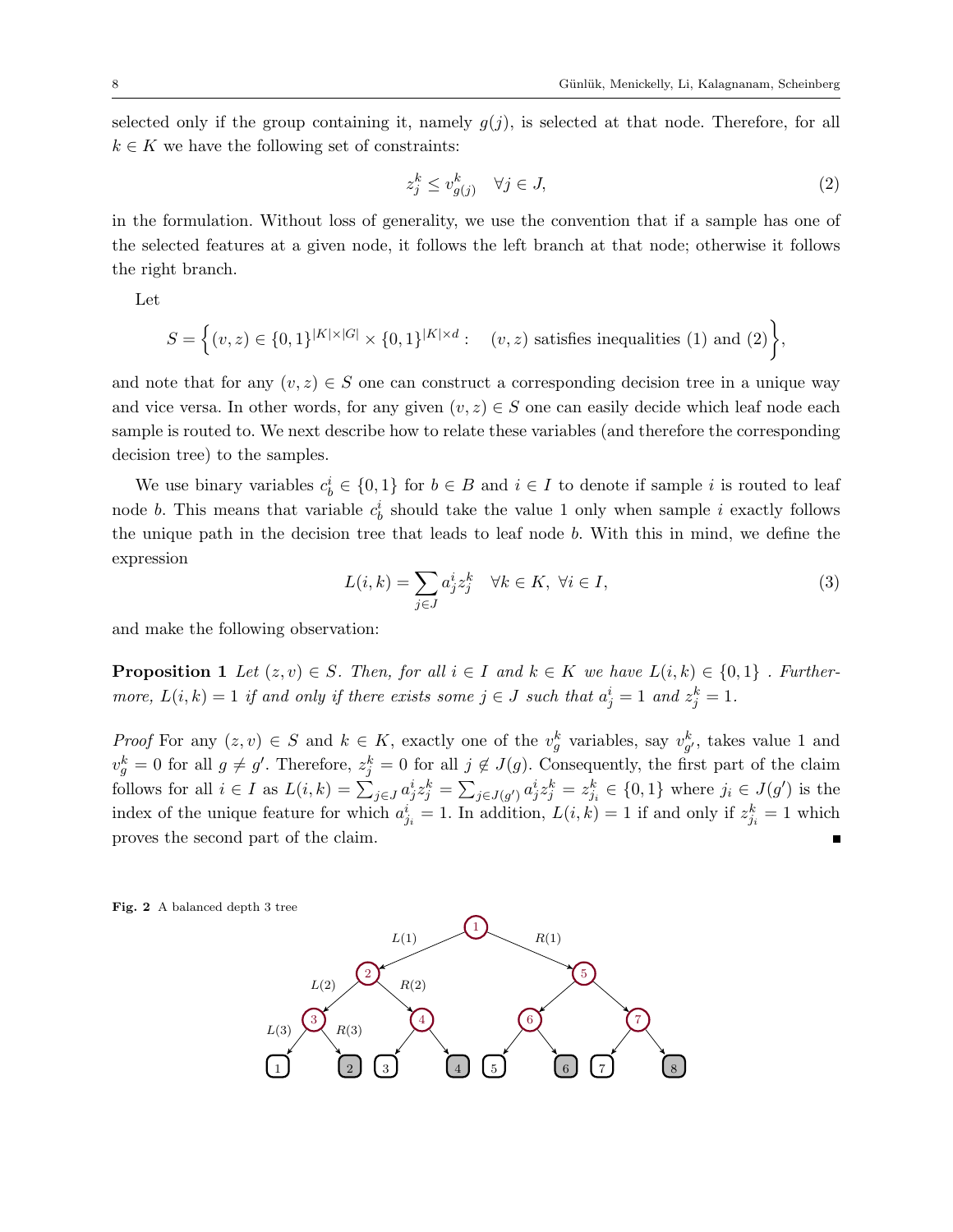Consequently, the expression  $L(i, k)$  indicates if sample  $i \in I$  branches left at node  $k \in K$ . Similarly, we define the expression

$$
R(i,k) = 1 - L(i,k) \quad \forall k \in K, \ \forall i \in I,
$$
\n
$$
(4)
$$

to indicate if sample  $i$  branches right at node  $k$ .

To complete the model, we relate the expressions  $L(i,k)$  and  $R(i,k)$  to the  $c_b^i$  variables. Given that the topology of the tree is fixed, there is a unique path leading to each leaf node  $b \in B$  from the root of the tree. This path visits a subset of the nodes  $K(b) \subset K$  and for each  $k \in K(b)$  either the left branch or the right branch is followed. Let  $K^L(b) \subseteq K(b)$  denote the decision nodes where the left branch is followed to reach leaf node b and let  $K^R(b) = K(b) \setminus K^L(b)$  denote the decision nodes where the right branch is followed. Sample  $i$  is routed to  $b$  only if it satisfies all the conditions at the nodes leading to that leaf node. Consequently, we define the constraints

$$
c_b^i \le L(i,k) \quad \text{for all} \quad \forall b \in B, \ \forall i \in I, \ k \in K^L(b), \tag{5}
$$

$$
c_b^i \le R(i,k) \quad \text{for all} \quad \forall b \in B, \ \forall i \in I, \ k \in K^R(b), \tag{6}
$$

for all  $i \in I$  and  $b \in B$ . Combining these with the equations

$$
\sum_{b \in B} c_b^i = 1 \quad \forall i \in I \tag{7}
$$

gives a complete formulation. Let

$$
Q(z, v) = \{c \in \{0, 1\}^{N \times |B|} : \text{ such that } (5) \text{-}(7) \text{ hold}\}.
$$

We next formally show that combining the constraints in S and  $Q(z, v)$  gives a correct formulation.

**Proposition 2** Let  $(z, v) \in S$ , and let  $c \in Q(z, v)$ . Then,  $c_b^i \in \{0, 1\}$  for all  $i \in I$  and  $b \in B$ . Furthermore, if  $c_b^i = 1$  for some  $i \in I$  and  $b \in B$ , then sample i is routed to leaf node b.

*Proof* Given  $(z, v) \in S$  and  $i \in I$ , assume that the correct leaf node sample i should be routed to in the decision tree defined by  $(z, v)$  is the leaf node b'. For all other leaf nodes  $b \in B \setminus \{b'\}$ , sample i either has  $L(i,k) = 0$  for some  $k \in K^L(b)$  or  $R(i,k) = 0$  for some  $k \in K^R(b)$ . Consequently,  $c_b^i = 0$  for all  $b \neq b'$ . Equation (7) then implies that  $c_{b'}^i = 1$  and therefore  $c_b^i \in \{0,1\}$  for all  $b \in B$ . Conversely, if  $c_{b'}^i = 1$  for some  $b' \in B$ , then  $L(i,k) = 1$  for all  $k \in K^L(b)$  and  $R(i,k) = 1$  for all  $k \in K^R(b)$ .

We therefore have the following integer programming (IP) formulation:

$$
\max \sum_{i \in I_+} \sum_{b \in B_+} c_b^i + C \sum_{i \in I_-} \sum_{b \in B_-} c_b^i \tag{8a}
$$

$$
s. t. \t(z, v) \in S \t(8b)
$$

$$
c \in Q(z, v) \tag{8c}
$$

where C in the objective  $(8a)$  is a constant weight chosen in case of class imbalance. For instance, if a training set has twice as many good examples as bad examples, it may be worth considering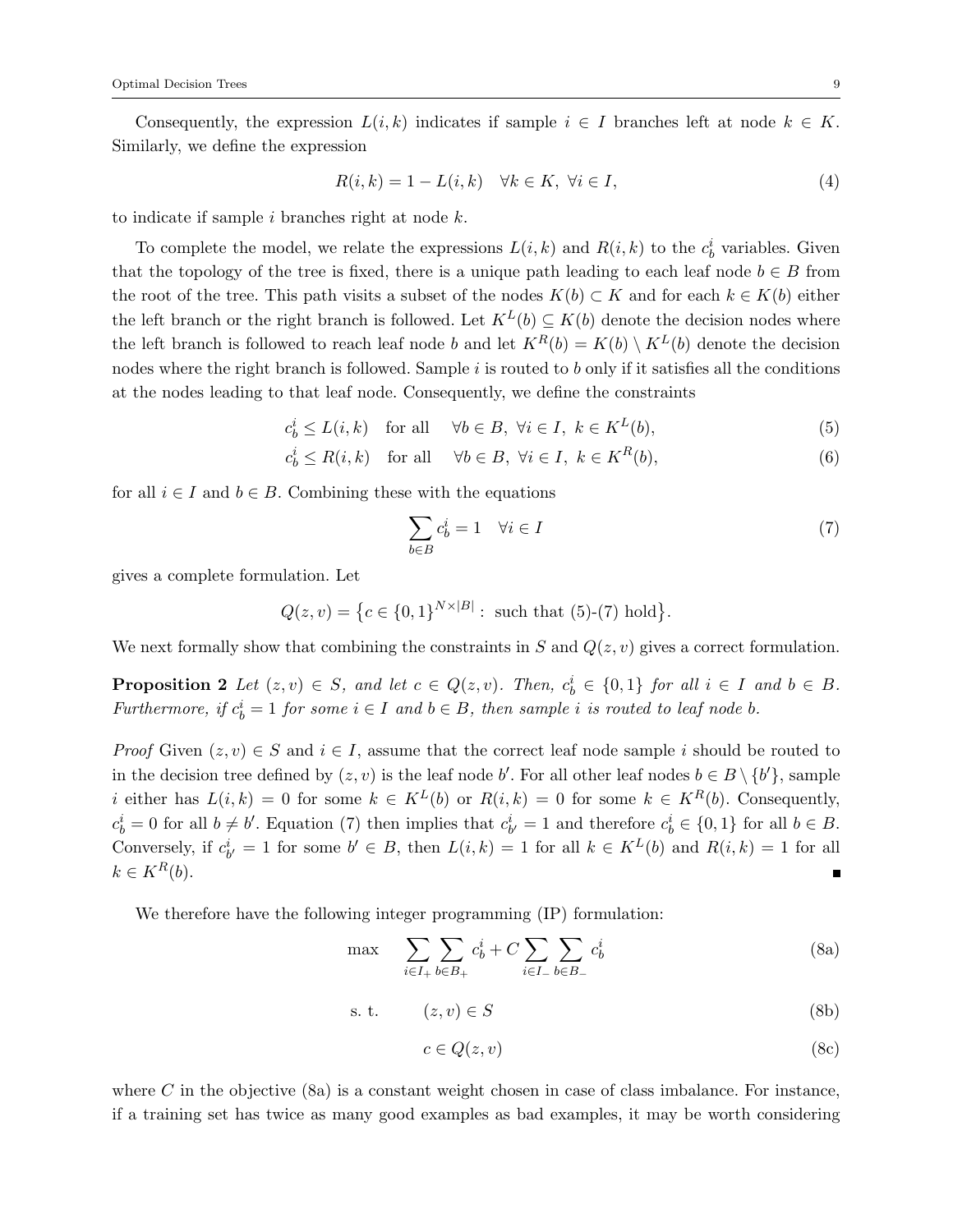### Fig. 3 Possible tree topologies



setting  $C = 2$ , so that every correct classification of a bad data point is equal to two correct classifications of good data points.

Notice that formulation (8) allows solutions where all samples follow the same branch. For example, it is possible to have a solution where a branching variable  $v_g^k = 1$  for some  $k \in K$  and  $g \in G$ , and at the same time  $z_j^k = 0$  for all  $j \in J(g)$ . In this case  $L(i,k) = 0$  for all  $i \in I$  and all samples follow the right branch. It is possible to exclude such solutions using the following constraint:

$$
\sum_{j \in J(g)} z_j^k \ge v_g^k,\tag{9}
$$

where  $J(g) \subset J$  denotes the set of features in group g. This constraint enforces that if a group is selected for branching at a node, then at least one of its features has to be selected as well. Similarly, one can disallow the case when all samples follow the left branch:

$$
\sum_{j \in J(g)} z_j^k \le (|J(g)| - 1)v_g^k. \tag{10}
$$

However, we do not use inequalities (9)-(10) in our formulation and allow the decision tree nodes to branch in such a way that all items follow the same branch.

# 4.2 Choosing the tree topology

The IP model (8) finds the optimal decision tree for a given tree topology which is an input to the model. It is possible to build a more complicated IP model that can also build the tree topology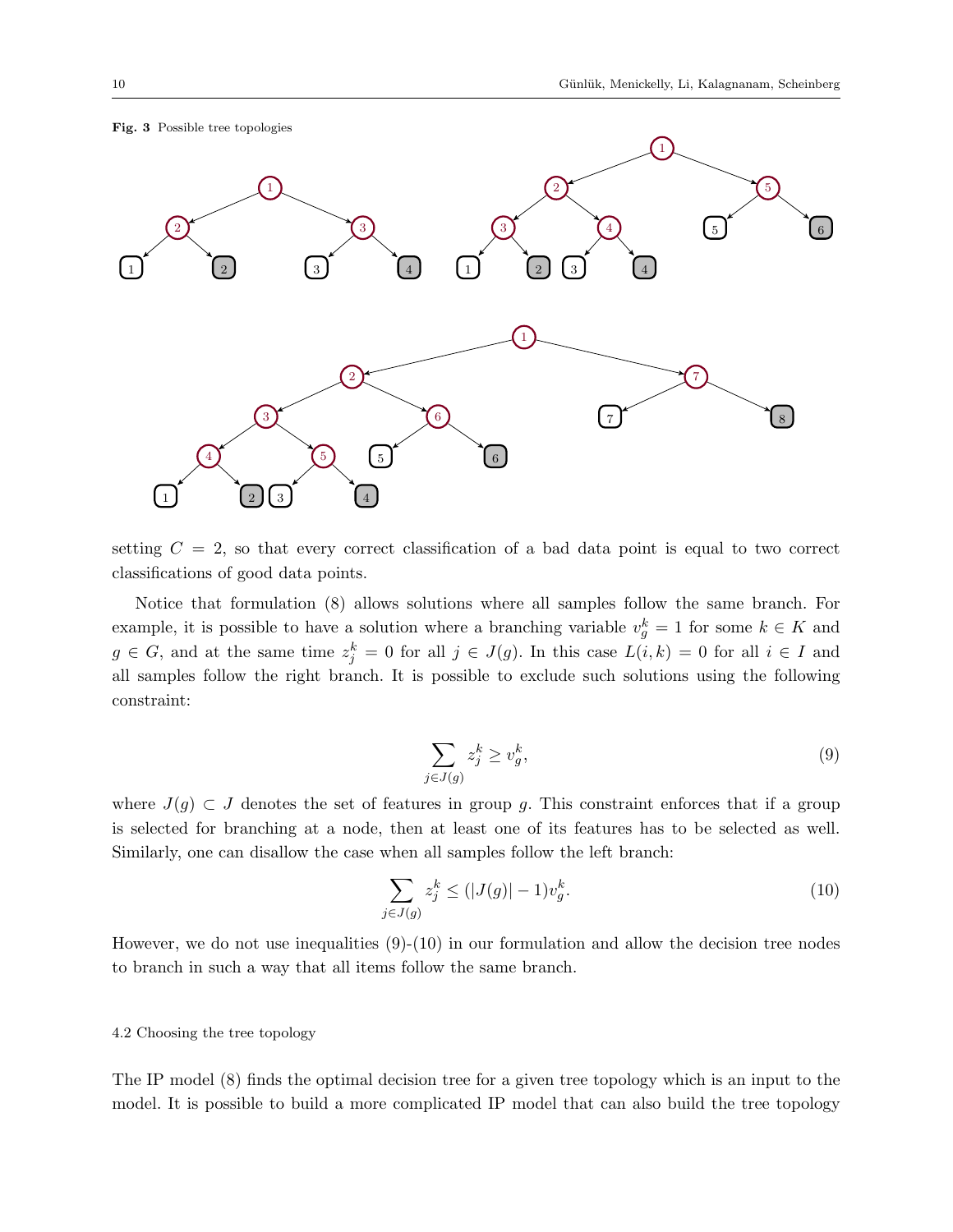(within some restricted class) but for computational efficiency, we decided against it. Instead, for a given dataset, we use several fixed candidate topologies and build a different DTs for each one of them. We then pick the most promising one using cross-validation. The 4 tree topologies we use are the balanced depth 3 tree shown in Figure 2 and the additional trees shown in Figure 3.

Note that the first two trees presented in Figure 3 can be obtained as a minor of the balanced depth 3 tree shown in Figure 2 and therefore, the optimal value of the model using the balanced depth 3 tree will be better than that of using either one of these two smaller trees. Similarly, these two trees can also be obtained as a subtree of the last tree in Figure 3. However, due to possible overfitting, the larger trees might perform worse than the smaller ones on new data. As we will show via computational experiments, training smaller trees take fraction of the time compared to training larger trees, hence training a collections of trees of increasing topologies is comparable to training one large tree.

# 4.3 Computational tractability

While (8) is a correct formulation, it can be improved to enhance computational performance. We next discuss some ideas that help reduce the size of the problem, break symmetry and strengthen the linear programming relaxation. We first observe that the LP relaxation of (8), presented explicitly below, is rather weak.

$$
\begin{aligned}\n\max \qquad & \sum_{i \in I_+} \sum_{b \in B_+} c_b^i + C \sum_{i \in I_-} \sum_{b \in B_-} c_b^i \\
\text{s. t.} \qquad & \sum_{g \in G} v_g^k = 1 \quad \forall k \in K, \\
& z_j^k \le v_{g(j)}^k \quad \forall j \in J, \ \forall k \in K \\
& \sum_{b \in B: K^L(b) \ni k} c_b^i \le L(i, k) \quad \forall i \in I, \ k \in K, \\
& \sum_{b \in B: K^R(b) \ni k} c_b^i \le R(i, k) \quad \forall i \in I, \ k \in K.\n\end{aligned}
$$

As  $\sum_{b \in B} c_b^i \leq 1$ , for all  $i \in I$ , the optimal value of the LP relaxation is at most  $|I_+| + C|I_-|$ . Assuming that the decision tree has at least two levels, we will next construct a solution to the LP that attains this bound. Moreover, this solution would also satisfy  $v_g^k \in \{0,1\}$  for all  $k \in K$  and  $g \in G$ .

As the decision tree has at least two levels, both the left and right branches of the root node contain a leaf node in  $B_+$  as well as a leaf node in  $B_-$ . Let  $b_-^L, b_-^R \in B_-$  and  $b_+^L, b_+^R \in B_+$  where  $b^L$  and  $b^L_+$  belong to the left branch and  $b^R_-$  and  $b^R_+$  belong to the right branch. For an arbitrary  $\bar{g} \in G$ , we construct the solution  $(z, v, c)$  as follows: First we set  $v_{\bar{g}}^k = 1$  for all  $k \in K$  and  $z_j^k = 1/2$ for all  $k \in K$  and  $j \in J(\bar{g})$ . We then set  $c_b^i = 1/2$  for  $b \in \{b_+^L, b_+^R\}$  for all  $i \in I_+$  and set  $c_b^i = 1/2$  for  $b \in \{b^L_-, b^R_-\}$  for all  $i \in I_-$ . We set all the remaining variables to zero. Notice that  $\sum_{b \in B_-} c_b^i = 1$  for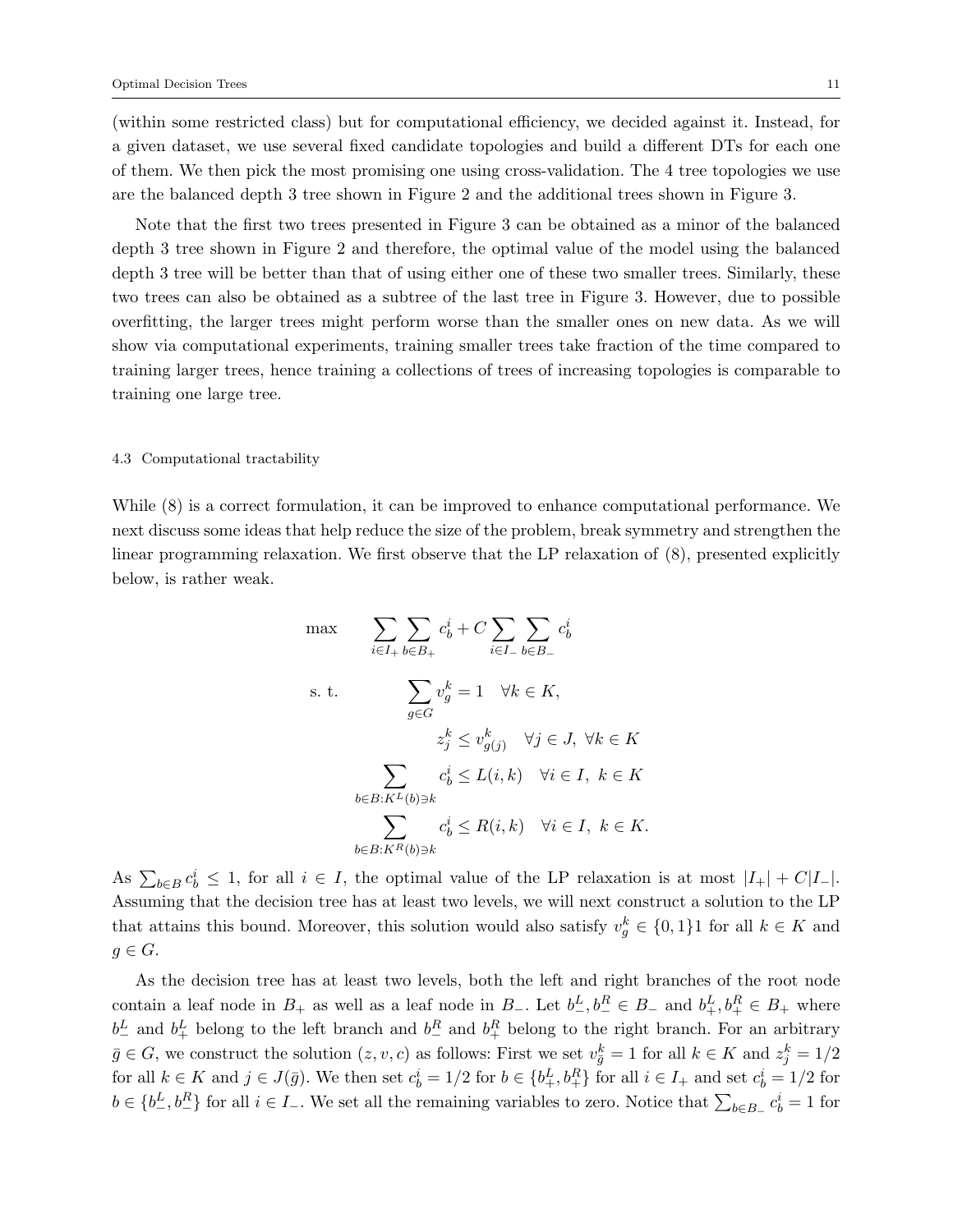$i \in I_-$  and  $\sum_{b \in B_+} c_b^i = 1$  for  $i \in I_+$  and therefore the value of this solution is indeed  $|I_+| + C|I_-|$ . To see that the this solution is feasible, first note that  $\sum_{g \in G} v_g^k = 1$  for all  $k \in K$  and  $z_j^k \leq v_{g(j)}^k$ for all  $j \in J$  and  $k \in K$ . Also notice that  $L(i,k) = R(i,k) = 1/2$  for all  $i \in I$  and  $k \in K$ , which implies that (11) and (12) are also satisfied for all  $i \in I$  and  $k \in K$ .

# 4.3.1 Strengthening the model

Consider inequalities (5)

 $c_b^i \leq L(i,k)$ 

for  $i \in I$ ,  $b \in B$  and  $k \in K^L(b)$  where  $K^L(b)$  denotes the decision nodes where the left branch is followed to reach the leaf node b. Also remember that  $\sum_{b \in B} c_b^i = 1$  for  $i \in I$  due to equation (7).

Now consider a fixed  $i \in I$  and  $k \in K$ . If  $L(i,k) = 0$ , then  $c_b^i = 0$  for all b such that  $k \in K^L(b)$ . On the other hand, if  $L(i,k) = 1$  then at most one  $c_b^i = 1$  for b such that  $k \in K^L(b)$ . Therefore,

$$
\sum_{b \in B: K^L(b) \ni k} c_b^i \le L(i, k) \tag{11}
$$

is a valid inequality for all  $i \in I$  and  $k \in K$ . While this inequality is satisfied by all integral solutions to the set  $Q(z, v)$ , it is violated by some of the solutions to its continuous relaxation. We replace the inequalities (5) in the formulation with (11) to obtain a tighter formulation. We also replace inequalities (6) in the formulation with the following valid inequality:

$$
\sum_{b \in B: K^R(b) \ni k} c_b^i \le R(i, k) \tag{12}
$$

for all  $i \in I$  and  $k \in K$ .

Note that for any  $i \in I$ , adding inequalities (11) and (12) for the root node implies that  $\sum_{b \in B} c_b^i \leq 1$  and therefore we can now drop inequality (7) from the formulation.

# 4.3.2 Breaking symmetry: Anchor features

If the variables of an integer program can be permuted without changing the structure of the problem, the integer program is called symmetric. This poses a problem for MILP solvers (such as IBM ILOG CPLEX) since the search space increases exponentially, see Margot (2009). The formulation (8) falls into this category as there may be multiple alternate solutions that represent the same decision tree. In particular, as we have discussed earlier in the paper, we consider a decision node that is not adjacent to leaf nodes and assume that the subtrees associated with the left and right branches of this node are symmetric (i.e. they have the same topology). In this case, if the branching condition is reversed at this decision node (in the sense that the values of the  $v$  variables associated with the chosen group are flipped), and, at the same time, the subtrees associated with the left and right branches of this node are switched, one obtains an alternate solution to the formulation corresponding to the same decision tree. To avoid this, we designate one particular feature  $j(g) \in J(g)$  of each group  $g \in G$  to be the *anchor feature* of that group and enforce that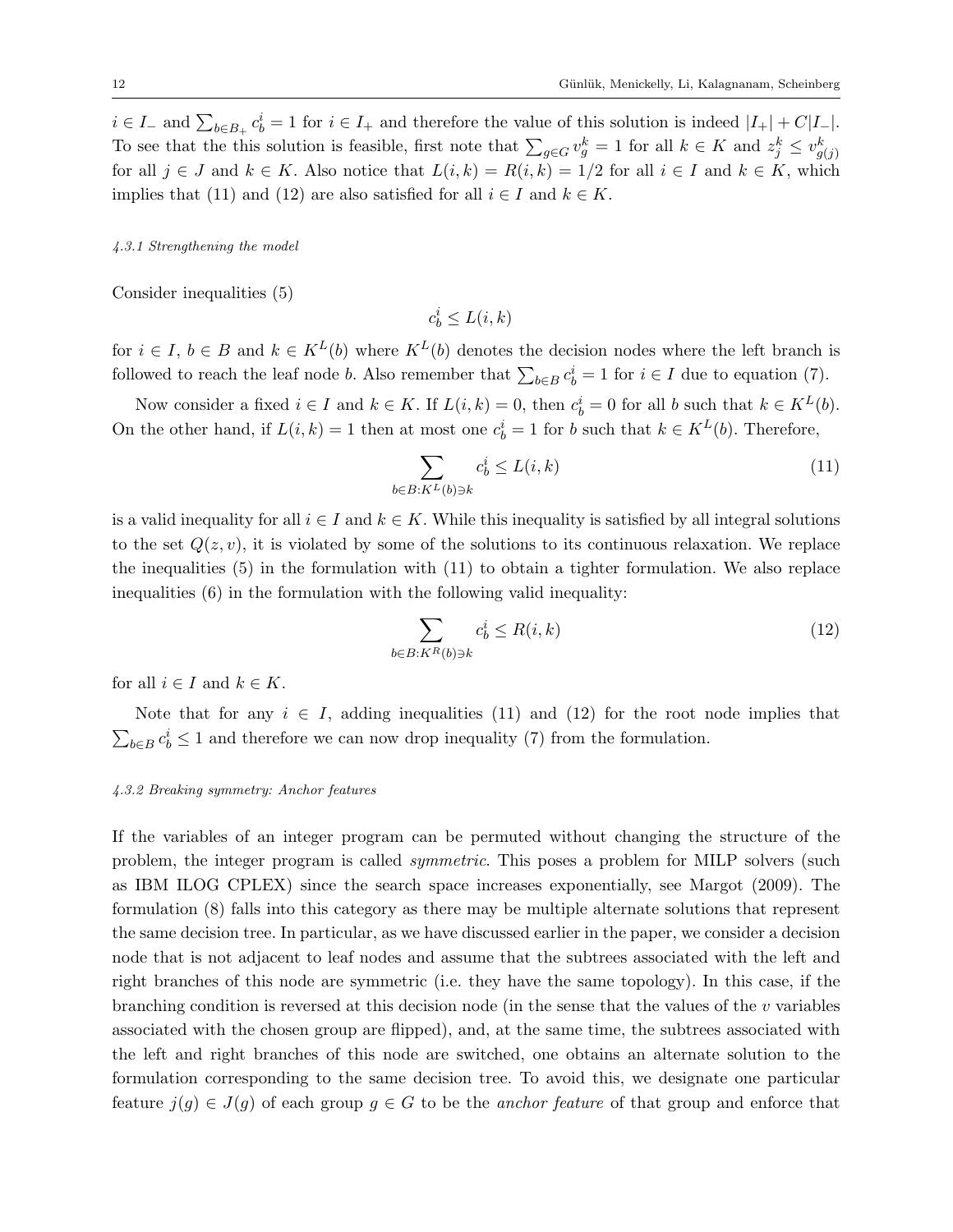if a group is selected for branching at such a node, samples with the anchor feature follow the left branch. More precisely, we add the following equations to the formulation:

$$
z_{j(g)}^k = v_g^k \tag{13}
$$

for all  $g \in G$ , and all  $k \in K$  that is not adjacent to a leaf node and has symmetric subtrees hanging on the right and left branches. While equations (13) lead to better computational performance, they do not exclude any decision trees from the feasible set of solutions.

#### 4.3.3 Deleting unnecessary variables

Notice that the objective function (8a) uses variables  $c_b^i$  only if it corresponds to a correct classification of the sample (i.e.,  $i \in I_+$  and  $b \in B_+$ , or  $i \in I_-$  and  $b \in B_-$ ). Consequently, the remaining  $c_b^i$  variables can be projected out of the formulation without changing the value of the optimal solution. We therefore only define  $c_b^i$  variables for

$$
\{(i,b) : i \in I_+, b \in B_+, \text{ or, } i \in I_-, b \in B_-\}
$$
\n
$$
(14)
$$

and write constraints  $(5)$  and  $(6)$  for these variables only. This reduces the number of c variables and the associated constraints in the formulation by a factor of one half. In addition, we delete equation (7).

Also note that the objective function (8a) is maximizing a (weighted) sum of  $c_b^i$  variables and the only constraints that restrict the values of these variables are inequalities (5) and (6) which have a right hand side of 0 or 1. Consequently, replacing the integrality constraints  $c_b^i \in \{0, 1\}$  with simple bound constraints  $1 \ge c_b^i \ge 0$ , still yields optimal solutions that satisfy  $c_b^i \in \{0,1\}$ . Hence, we do not require  $c_b^i$  to be integral in the formulation and therefore significantly reduce the number of integer variables.

### 4.3.4 Relaxing some binary variables

The computational difficulty of a MILP typically increases with the number of integer variables in the formulation and therefore it is desirable to impose integrality on as few variables as possible. We next show that all of the v variables and most of the z variables take value  $\{0, 1\}$  in an optimal solution even when they are not explicitly constrained to be integral.

**Proposition 3** Every extreme point solution to  $(8)$  is integral even if  $(i)$  variables  $v_g^k$  are not declared integral for all  $g \in G$  and decision nodes  $k \in K$ , and, (ii) variables  $z_j^k$  are not declared integral for  $j \in J$  and decision nodes  $k \in K$  that are adjacent to a leaf node.

*Proof* Assume the claim does not hold and let  $\bar{p} = (\bar{v}, \bar{z}, \bar{c})$  be an extreme point solution that is fractional. Let  $K^L \subset K$  denote the decision nodes that are adjacent to leaf nodes and consider node  $a \notin K^L$ . First note that if  $\bar{v}_b^a$  is fractional, that is, if  $1 > \bar{v}_b^a > 0$  for some feature group  $b \in G$ , then  $1 > \bar{v}_g^a$  for all groups  $g \in G$  as  $\sum_{g \in G} \bar{v}_g^a = 1$ . Consequently, for this decision node we have all  $\bar{z}_j^a = 0$  as  $\bar{z}_j^a \in \{0,1\}$  for  $j \in J$ . This also implies that  $L(i, a) = 0$  for all  $i \in I$ . In this case, for any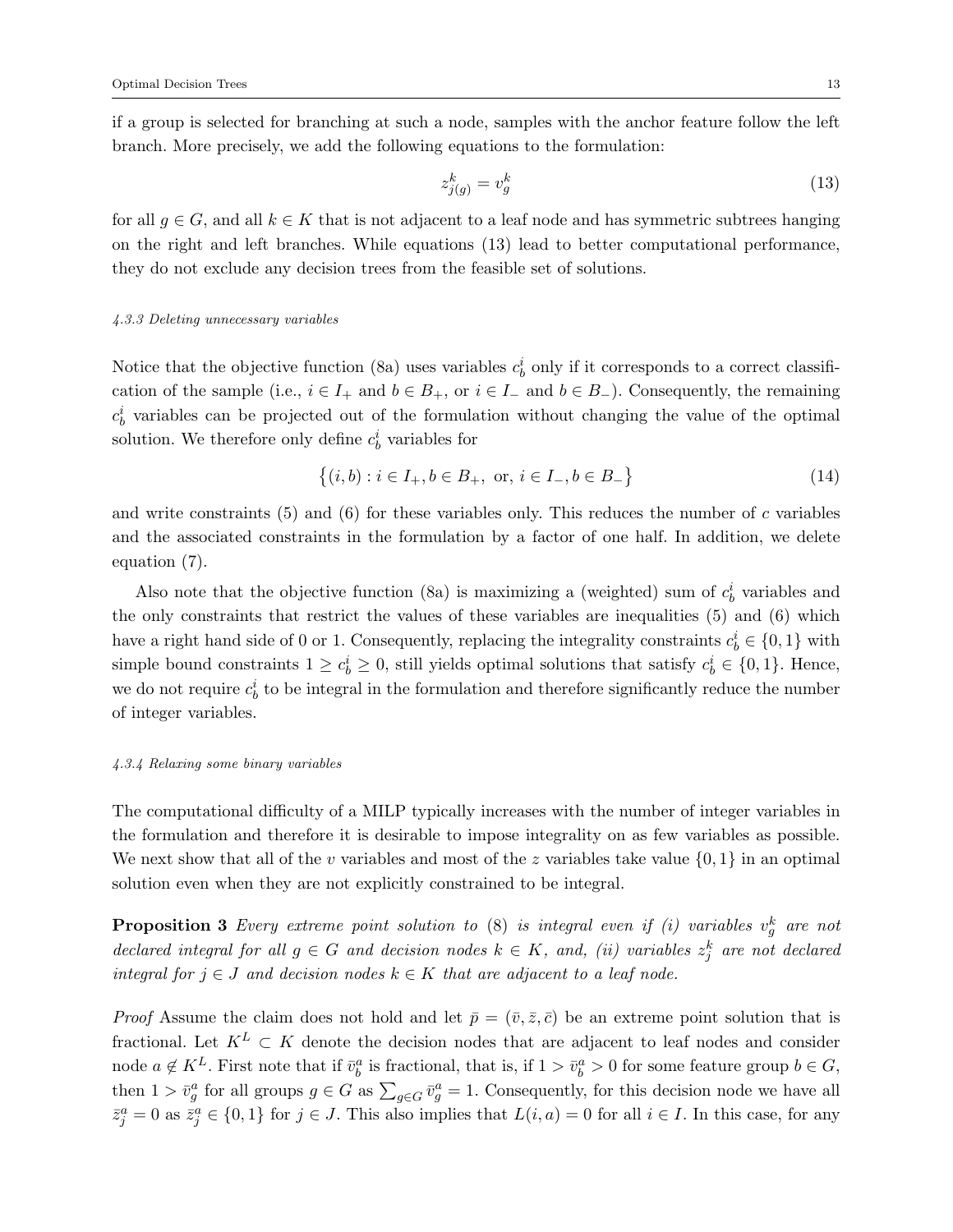$g \in G$ , the point  $\bar{p}$  can be perturbed by setting the  $v_g^a$  variable to 1 and setting the remaining  $v_*^a$ variables to 0 to obtain a point that satisfies the remaining constraints. A convex combination of these perturbed points (with weights equal to  $\bar{v}_g^a$ ) gives the point  $\bar{p}$ , a contradiction. Therefore all  $\bar{v}_g^k$  are integral for  $g \in G$  and  $k \in K \setminus K^L$ .

Therefore, if  $\bar{p}$  is fractional, then at least one of the following must hold: either (i)  $1 > \bar{v}_g^k > 0$ for some  $k \in K^L$  and  $g \in G$ , or, (ii)  $1 > \bar{z}_j^k > 0$  for some  $k \in K^L$  and  $j \in J$ , or, (iii)  $1 > c_b^i > 0$ for some  $b \in B$  and  $i \in I$ . As all these variables are associated with some decision node  $k \in K^L$ , we conclude that there exists a decision node  $a \in K^L$  for which either  $1 > \bar{v}_g^a > 0$  for some  $g \in G$ , or,  $1 > \bar{z}_j^a > 0$  for some  $j \in J$ , or,  $1 > c_b^i > 0$  for some  $i \in I$  and  $b \in \{b_+, b_-\}$  where  $b_+ \in B_+$  and  $b_-\in B_-\,$  are the two leaf nodes attached to decision node a on the left branch and on the right branch, respectively.

Let  $I_a^+$  denote the set of samples in  $I^+$  such that  $\bar{c}^i_{b_+} > 0$  and similarly, let  $I_a^-$  denote the set of samples in  $I^-$  such that  $\bar{c}_{b-}^i > 0$ . If  $\bar{c}_{b+}^i \neq L(i, a)$ , for some  $i \in I_a^+$ , then point  $\bar{p}$  can be perturbed by increasing and decreasing  $\bar{c}_{b_{+}}^{i}$  to obtain two new points that contain  $\bar{p}$  in their convex hull, a contradiction. Note that  $L(i,k) \in \{0,1\}$  for all  $i \in I$  and  $k \in K \setminus K^L$  and therefore these two points indeed satisfy all the constraints. Consequently, we conclude that  $\bar{c}_{b_+}^i = L(i, a)$  for all  $i \in I_a^+$ . Similarly,  $\bar{c}_{b-}^i = 1 - L(i, a)$  for all  $i \in I_a^-$ . Notice that this observation also implies that, if  $\bar{c}_{b+}^i$  is fractional for some  $i \in I_a^+$  or  $\bar{c}_{b_-}^i$  is fractional for some  $i \in I_a^-$ , then  $L(i, a)$  is also fractional, which in turn implies that for some feature  $h \in J$  we must have  $\bar{z}_h^a > 0$  fractional as well.

Now assume there exists a feature  $h \in J$  such that  $v_{g(h)}^a > \bar{z}_h^a > 0$ . In this case increasing and decreasing  $\bar{z}_h^a$  by a small amount and simultaneously updating the values of  $\bar{c}_{b_+}^i$  for  $i \in I_a^+$  and  $\bar{c}_{b_-}^i$ for  $i \in I_a^-$  to satisfy  $\bar{c}_{b_+}^i = L(i, a)$  and  $\bar{c}_{b_-}^i = 1 - L(i, a)$  after the update, leads to two new points that contain  $\bar{p}$  in their convex hull. Therefore, we conclude that  $\bar{z}_h^a$  is either zero, or  $\bar{z}_h^a = \bar{v}_{g(h)}^a$ .

So far, we have established that if  $\bar{c}_b^i$  is fractional for some  $i \in I_a^- \cup I_a^+$  and  $b \in \{b_+, b_-\}$ , then there is a fractional  $\bar{z}_j^a$  variable for some feature  $j \in J$ . In addition, we observed that if there is a fractional  $\bar{z}_j^a$  for some  $j \in J$  then there is a fractional  $\bar{v}_g^a$  for some  $g \in G$ . Therefore, if  $\bar{p}$  is not integral, there exists a feature group  $d \in G$  such that  $1 > \bar{v}_d^a > 0$ . As  $\sum_{g \in G} \bar{v}_g^a = 1$ , this implies that there also exists a different group  $e \in G \setminus \{d\}$  such that  $1 > \bar{v}_e^a > 0$ .

We can now construct two new points that contain  $\bar{p}$  in their convex hull as follows: For the first point we increase  $\bar{v}_d^a$  and decrease  $\bar{v}_e^a$  by a small amount and for the second point we do the opposite perturbation. In addition, for both points we first update the values of  $\bar{z}_j^a$  for all  $j \in J$ with  $g(j) \in \{b, d\}$  and  $\bar{z}_j^a > 0$  so that  $\bar{z}_h^a = \bar{v}_{g(h)}^a$  still holds. Finally, we perturb the associated  $\bar{c}_b^i$ variables for  $i \in I_a^- \cup I_a^+$  and  $b \in \{b_+, b_-\}$  so that  $\bar{c}_{b_+}^i = L(i, a)$ , for  $i \in I_a^+$ , and  $\bar{c}_{b_-}^i = 1 - L(i, a)$  for all  $i \in I_a^-$ . Both points are feasible and therefore we can conclude that  $\bar{p}$  is not an extreme points, which is a contradiction. Hence  $\bar{p}$  cannot be fractional.

We have therefore established that the only variables that need to be declared integral in the formulation (8) are the feature selection variables  $z_j^k$  for all features  $j \in J$  and decision nodes  $k \in K$  that are not adjacent to a leaf node. Thus we have a formulation for training optimal decision trees, where the number of integer variables is *independent* of the number of samples.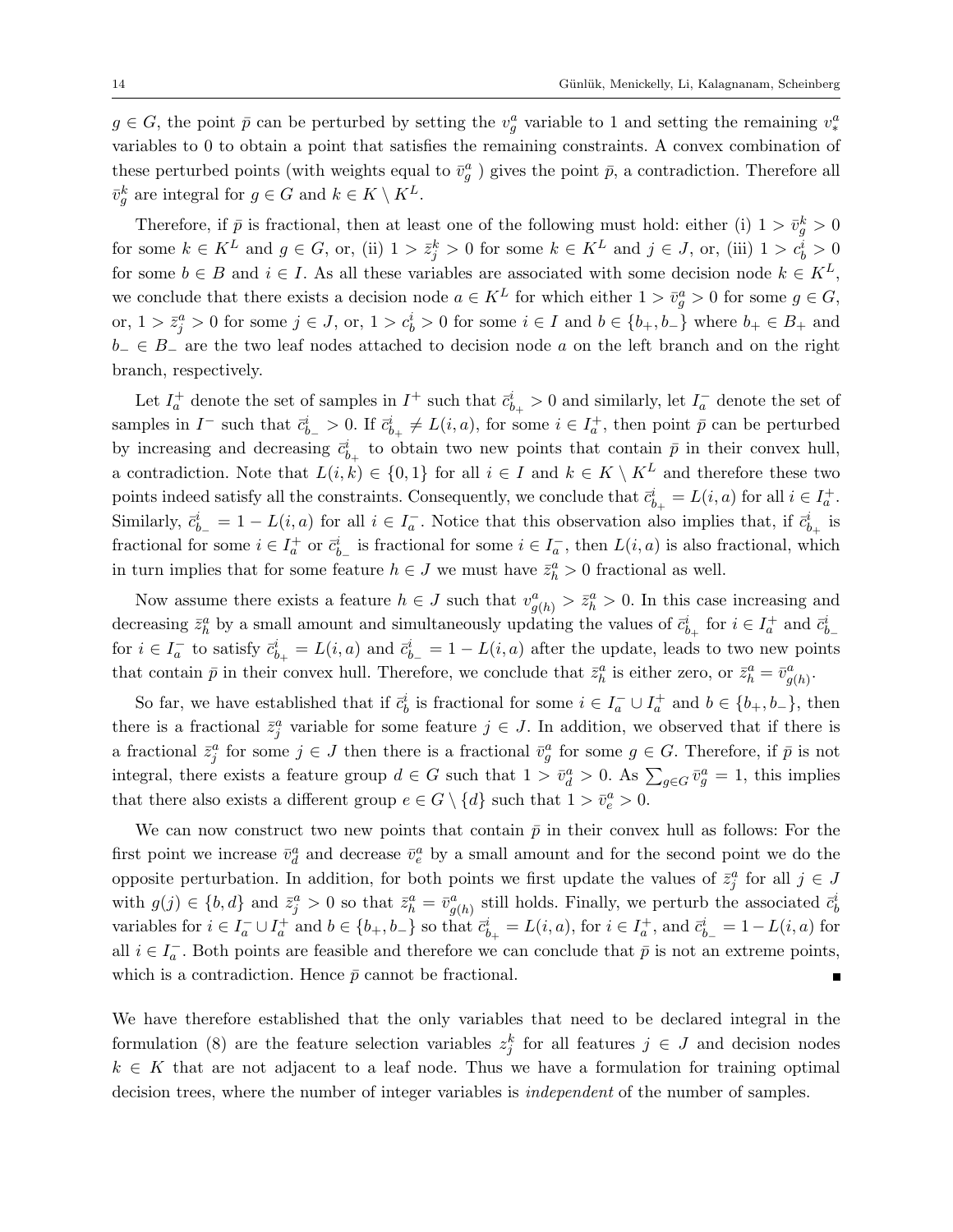#### 4.4 Handling numerical features

To handle numerical features, we simply turn them into categorical features by binning them into intervals using deciles as thresholds. Consequently, each numerical feature becomes a categorical feature with (up to) 10 possible values, depending on the decile it belongs to. Therefore, one can use the model describe above without any further changes. However, this might lead to decision trees that branch on, for example, whether or not a numerical feature belongs to the 2nd or 7th quantiles, which of course is not a very interpretable condition. It is therefore desirable to branch on these features in a way that captures their ordinal nature. To this end, we add additional constraints for these features to ensure that the branching decisions correspond to "less than or equal to" or "greater than or equal to" conditions.

More precisely, for each node  $k \in K$  and for each group  $g \in G$  that corresponds to a numerical feature, we create an additional variable  $w_g^k$  to denote if the branching condition is of "greater" than or equal to" or "less than or equal to" form. We then require the associated  $z_j^k$  variables for  $j \in J(g)$  to take either increasing (when  $w_g^k = 1$ ) or decreasing values (when  $w_g^k = 0$ ). The additional constraints are,

$$
z_j^k \ge z_{j+1}^k - w_g^k \qquad \forall j, j+1 \in J(g)
$$
  
\n
$$
z_j^k \ge z_{j-1}^k - (1 - w_g^k) \qquad \forall j, j-1 \in J(g)
$$
  
\n
$$
w_g^k \in \{0, 1\}.
$$

We note that it is possible to enforce "less than or equal to" or "greater than or equal to" form without using the additional variables  $w$ , by binarizing numerical features differently. However in this case the LP formulation becomes more dense and overall solution times are significantly slower.

We also note that an alternate way to break symmetry in this case is to set all  $w_g^k$  variables to 1 for  $g \in G$  (without loss of generality) whenever  $k \in K$  is not adjacent to a leaf node and has symmetric subtrees hanging on the right and left branches. For balanced trees this property holds for all non-leaf nodes. Clearly, if this symmetry breaking rule is used, one should not use anchor features described in Section 4.3.2.

# 4.5 Controlling overfitting due to combinatorial branching

As mentioned earlier, combinatorial branching may lead to overfitting when  $|J(g)|$  is large for a categorical feature  $q \in G$  as there are  $2^{|J(g)|}$  possible ways to branch using this feature. To avoid overfitting, we require the size of the subset used for branching to be either at most max.card or at least  $(|J(g)| - max.card)$  for some input parameter max.card. To this end, for each node  $k \in K$ and for each group  $g \in G$  that corresponds to a categorical feature with  $|J(g)| > max.card$ , we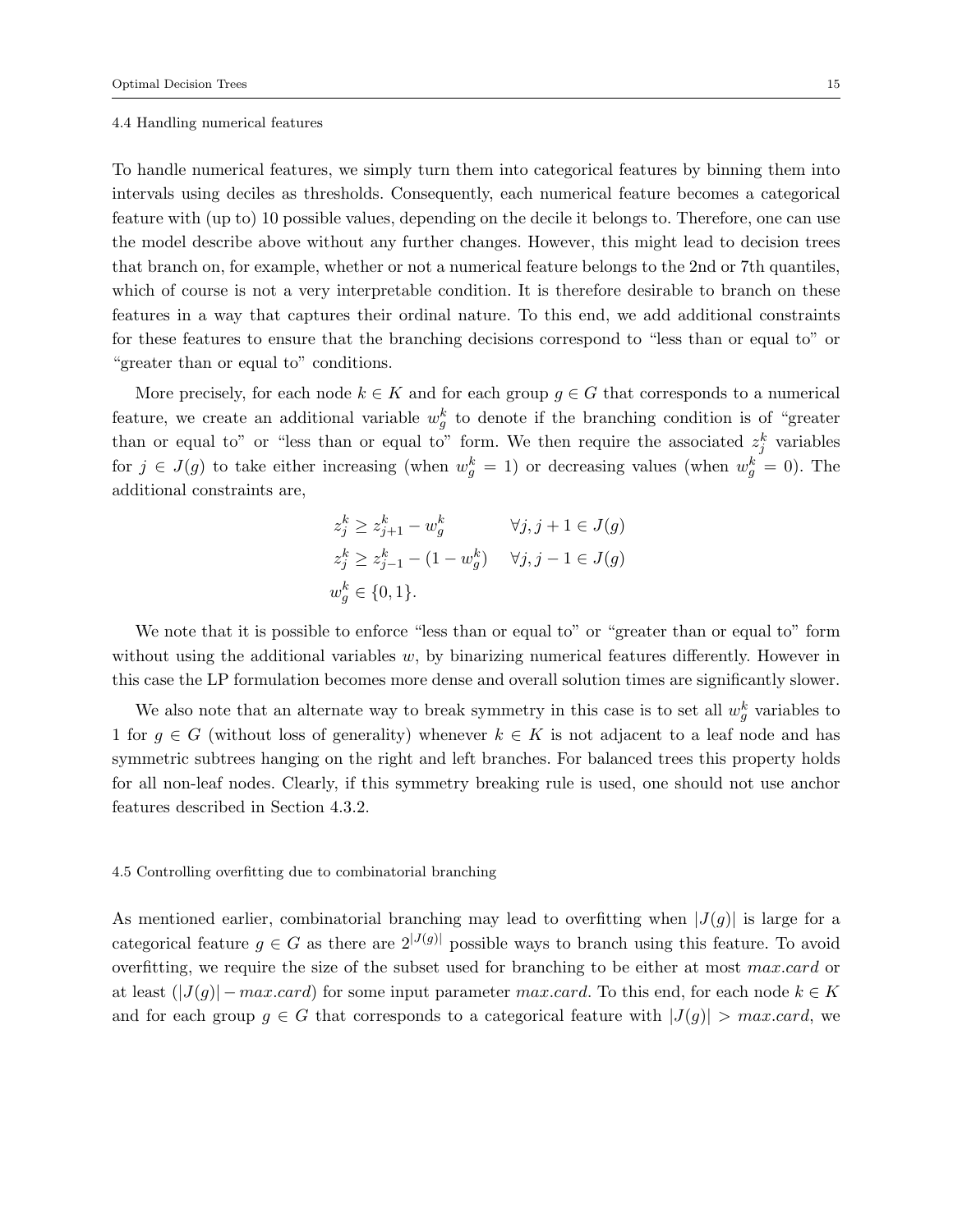create an additional variable  $w_g^k$  and include the following constraints in the formulation,

$$
\sum_{j \in J(g)} z_j^k \le max.card + (|J(g)| - max.card)(1 - w_g^k)
$$
  

$$
\sum_{j \in J(g)} z_j^k \ge (|J(g)| - max.card) - (|J(g)| - max.card)w_g^k
$$
  

$$
w_g^k \in \{0, 1\}.
$$

We again note that an alternate way to break symmetry in this case is to set all  $w_g^k$  variables to 1 for  $g \in G$  whenever  $k \in K$  is not adjacent to a leaf node and has symmetric subtrees hanging on the right and left branches.

### 4.6 Maximizing sensitivity/specificity

In many practical applications, especially those involving imbalanced datasets, the user's goal is to maximize sensitivity (the true positive rate, or TPR), while guaranteeing a certain level of specificity (the true negative rate, or TNR), or vice versa, instead of optimizing the total accuracy. While such problems cannot be addressed with heuristics such as CART (except by a trial-and-error approach to reweighting samples), our model (8) readily lends itself to such a modified task. For example, if we intend to train a classifier with a guaranteed specificity (on the training set) of 0.95, then we simply add the following constraint to (8)

$$
\sum_{i \in I_-} \sum_{b \in B_-} c_b^i \ge \lceil (1 - 0.95) |I_-| \rceil \tag{15}
$$

and change the objective function (8a) to

$$
\sum_{i \in I_+} \sum_{b \in B_+} c_b^i. \tag{16}
$$

Likewise, we can produce a model that maximizes specificity while guaranteeing a certain level of sensitivity by switching the expressions in the constraint (15) and objective (16).

### 5 Computational Results

We now turn to computational experiments for which we used a collection of 10 binary (two-class) classification datasets. We obtained two of these datasets (a1a and breast-cancer-wisconsin) from LIBSVM [9], one from FICO Explainable Machine Learning Challenge [8] and the remaining 7 from the UCI Machine Learning repository [12]. These datasets were selected because they fit into our framework as majority their variables are either binary or categorical. Each dataset was preprocessed to have the binary form assumed by the formulation, with identified groups of binary variables. A summary description of the problems is given in Table 1.

Each dataset/tree topology pair results in a MILP instance, which we implemented in Python 2.7 and then solved with IBM ILOG CPLEX 12.6.1 on a computational cluster, giving each instance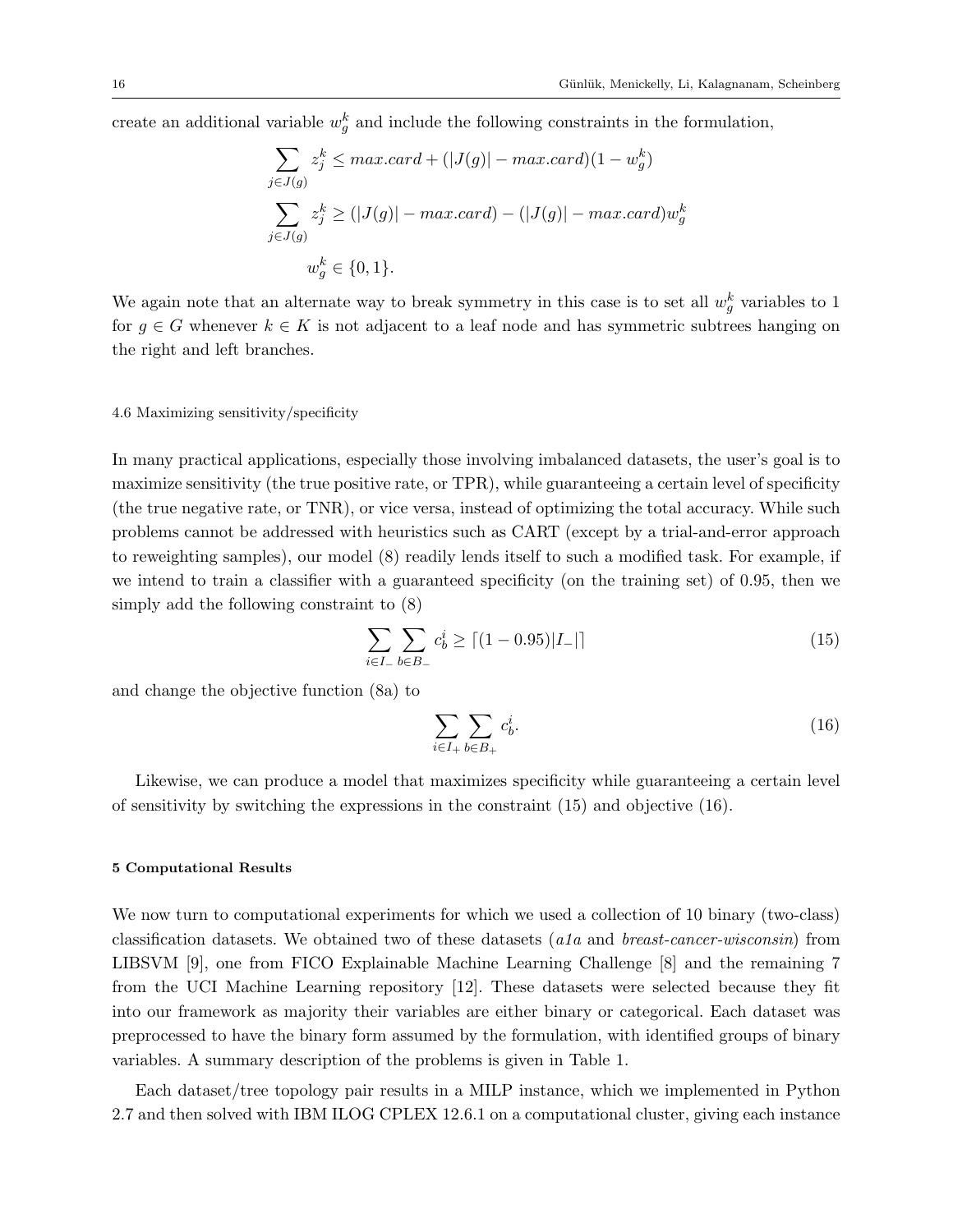|  |  | <b>Table 1</b> Summary description of the datasets |  |  |  |
|--|--|----------------------------------------------------|--|--|--|
|--|--|----------------------------------------------------|--|--|--|

| dataset                               | $#$ Samples | % Positive | $#$ Features | $#$ Groups |
|---------------------------------------|-------------|------------|--------------|------------|
| a1a                                   | 1605        | 25\%       | 122          | 14         |
| breast-cancer-wisconsin (bc)          | 695         | 65\%       | 90           | 9          |
| chess-endgame (krkp)                  | 3196        | 52\%       | 73           | 36         |
| mushrooms (mush)                      | 8124        | 52\%       | 111          | 20         |
| tic-tac-toe-endgame (ttt)             | 958         | 65%        | 27           | 9          |
| monks-problems-1 (monks-1)            | 432         | 50%        | 17           | 6          |
| congressional-voting-records (votes)  | 435         | 61\%       | 48           | 16         |
| spect-heart (heart)                   | 267         | 79%        | 44           | 22         |
| student-alcohol-consumption (student) | 395         | 67\%       | 109          | 31         |
| FICO Explainable ML Challenge (heloc) | 9871        | 48\%       | 253          | 23         |

access to 8 cores of an AMD Opteron 2.0 GHz processor. Throughout this section, we will refer to our method as ODT (Optimal Decision Trees).

### 5.1 Tuning the IP model

We begin with some computational tests to illustrate the benefit of various improvements to the IP model that were discussed in §4.3. We only show results for five of the datasets:  $a1a$ ,  $bc$ ,  $krkp$ , mush and ttt, since for the other datasets, aside from heloc, the IP is solved quickly and the effect of improvements is less notable, while for heloc the time limit was reached in all cases.

We note that the deletion of unnecessary variables discussed in §4.3.3 seems to be performed automatically by CPLEX in preprocessing, and so we do not report results relevant to this modeling choice. However, we experiment with anchoring  $(\S 4.3.2)$ , relaxing appropriate z variables and c variables  $(\S 4.3.4)$ , and strengthening the model  $(\S 4.3.1)$ . In particular, we compare the model where none of the above techniques are applied (Nothing), only relaxation and strengthening are applied (No Anchor), only anchoring and strengthening are applied (No Relax), only anchoring and relaxation are applied (No Strength) and finally when all of the techniques are applied (All).

In Table 2 we show the results for symmetric DTs of depths 3, while using reduced datasets of 200 randomly subsampled data instances. In each column we list the total time in seconds it took Cplex to to close the optimality gap to below the default tolerance and the total number of LPs solved in the process. In the case when Cplex exceeded 3 hours, the solve is terminated and a "\*" is reported instead of the time.

Table 2 IP Strengthening for depth 3 with 200 samples - each table entry represents # seconds/number of LPs solved

| Dataset | Nothing        | No Anchor     | No Relax      | No Strength | All          |
|---------|----------------|---------------|---------------|-------------|--------------|
| ala     | $* / 2443792$  | $* / 2422165$ | $* / 5660954$ | 2670/598733 | 3098/1157891 |
| bс      | 2193/50075     | 405/118193    | 139/52375     | 188/18121   | 44/18660     |
| krkp    | 5377 / 2766623 | 392/95623     | 3726/2702709  | 1434/291221 | 320/131274   |
| mush    | 31/26          | 22/20         | 12/65         | 22/26       | 23/49        |
| ttt     | 1837/1914999   | 346/169235    | 71/63109      | 175/28588   | 31/10737     |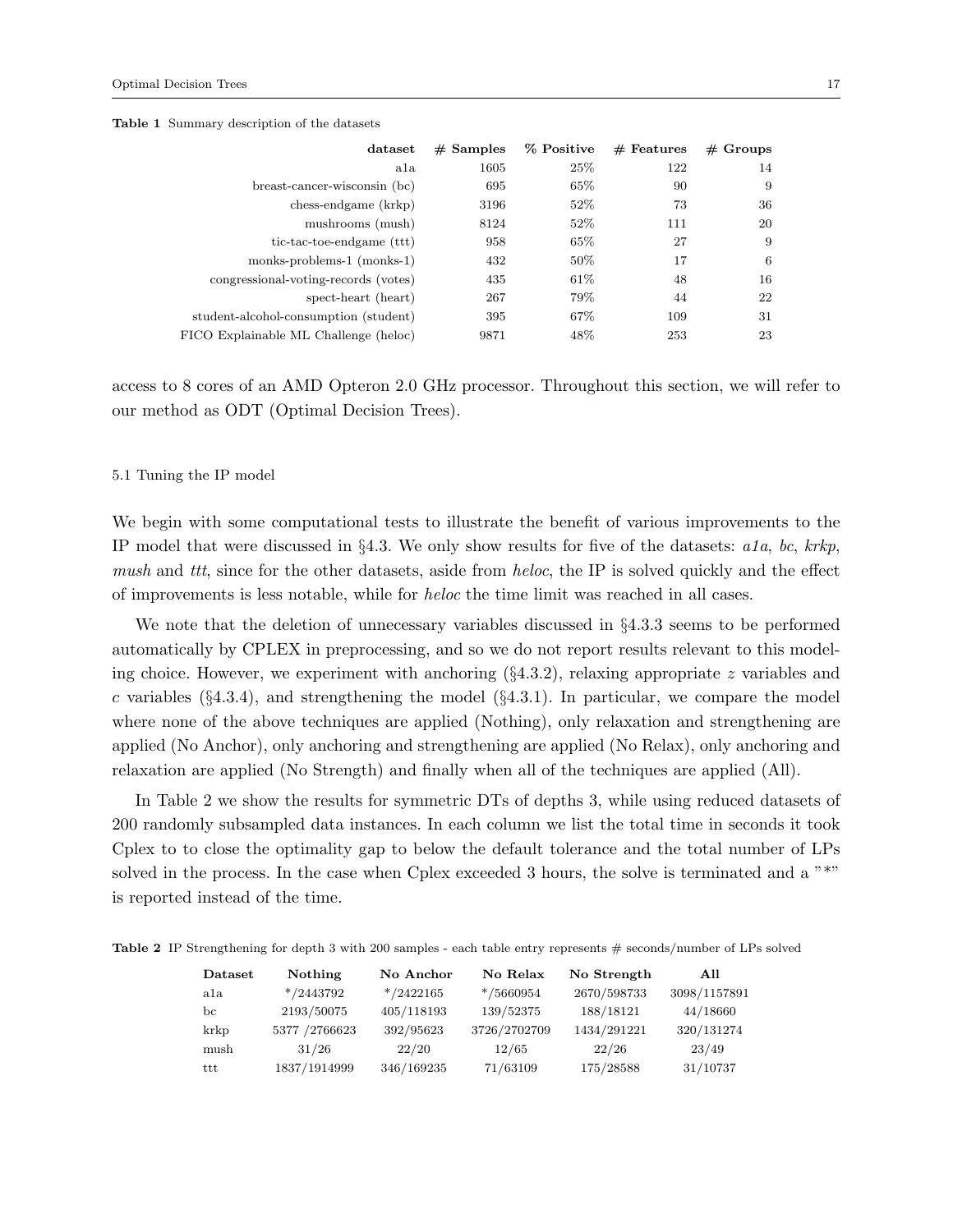As we see from Table 2, the data set with 200 data points make the IP difficult to solve for some data sets, such as  $a1a$  but is easy to some others, such as bc and mush. Hence in Table 3 we show results for various sizes of data, selected so that the corresponding IP is not trivial but is still solvable within three hours.

| Dataset | <b>Samples</b> | Nothing      | no Anchor        | No Relax.    | No Strength   | All         |
|---------|----------------|--------------|------------------|--------------|---------------|-------------|
| ala     | 100            | 7262/2555737 | 1584533<br>2541/ | 503/426853   | 1352 / 840813 | 170/104504  |
| bc      | 300            | 7766/1013135 | 5445/981711      | 223/64411    | 386/32262     | 349/53194   |
| krkp    | 400            | $*$ /559764  | 6984/847235      | 7533/1289615 | 2936 / 97214  | 3693/719622 |
| mush    | 500            | 151/37       | 41/0             | 55/1109      | 182/215       | 38/7        |
| ttt     | 300            | 1394/404553  | 946/226864       | 424/88755    | 253/29869     | 35/12154    |

Table 3 IP Strengthening for depth 3 with varying samples - each table entry represents # seconds/number of LPs solved

We can conclude from Tables 2 and 3 that our proposed strategies provide significant improvement in terms of computational time. In some cases, turning off an option may outperform using all options; for example, turning off variable strengthening improves computational time for  $a1a$ compared to the All option in Table 2. However, it gives worse results for bc,  $krkp$  and ttt, hence we conclude that using all proposed improvements is the best overall strategy.

Next we show the dependence of computational time on the tree topology and the size of the data set. In Table 4 we report these results for the krkp, ala, and bc data set. Here, by depth 2.5 we refer to the topology shown in the upper right corner of Figure 3, and by imbalanced, we refer to the topology shown in the bottom of Figure 3. In these experiments we terminated the Cplex run after 2 hours and when this happens we report "\*" in the tables instead of the time.

| <b>Topology</b> | Data set     | 100            | 200    | 300    | 400    | 500    | 600    |
|-----------------|--------------|----------------|--------|--------|--------|--------|--------|
| depth2          | krkp         | 3              | 7      | 10     | 11     | 16     | 24     |
| depth 2.5       | krkp         | 12             | 30     | 134    | 106    | 119    | 803    |
| depth 3         | krkp         | 268            | 663    | 2810   | 2267   | 4039   | 5837   |
| imbalanced      | krkp         | 359            | 3543   | $\ast$ | $\ast$ | $\ast$ | $\ast$ |
|                 |              |                |        |        |        |        |        |
| depth2          | bс           | 1              | 3      | 5      | 6      | 11     | 10     |
| depth2.5        | bс           | $\overline{4}$ | 30     | 56     | 98     | 173    | 199    |
| depth3          | bc           | 7              | 44     | 349    | 2644   | 1124   | $\ast$ |
| imbalanced      | bс           | 3              | 349    | 1842   | 4958   | $\ast$ | $\ast$ |
|                 |              |                |        |        |        |        |        |
| depth2          | a1a          | 3              | 9      | 12     | 18     | 23     | 28     |
| depth2.5        | ala          | 38             | 642    | 1415   | 225    | 302    | 2331   |
| depth3          | $_{\rm a1a}$ | 170            | 3098   | $\ast$ | $\ast$ | $\ast$ | $\ast$ |
| imbalanced      | a1a          | 1004           | $\ast$ | $\ast$ | $\ast$ | $\ast$ | $\ast$ |

Table 4 Solution times (in seconds) for krkp, bc and a1a.

As one would expect, Table 4 shows that solving the IP to optimality becomes increasingly more difficult when the sample size increases and when the tree topology becomes more complicated. However, the increase in solution time as sample size increases differs significantly among different datasets for the same tree topology depending on the number of features and groups of the dataset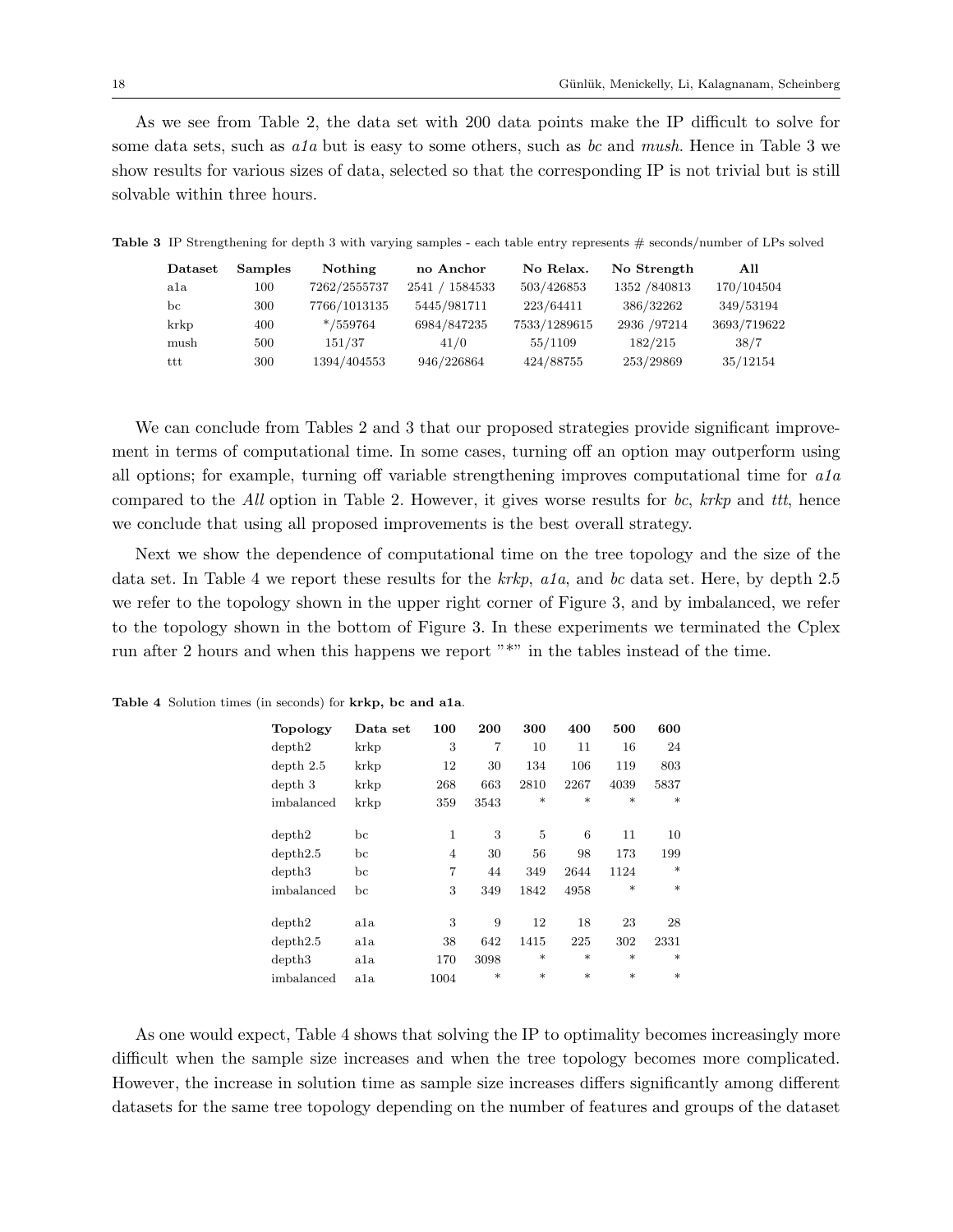as well as how well the data can be classified using a decision tree. Note that even though the imbalanced trees and depth 3 trees have the same number of nodes, solving the IP for imbalanced trees is more challenging. We believe this might be due to the fact that symmetry breaking using anchor features has to be disabled at the root node of imbalanced trees, as the tree is not symmetric.

Restricting the number of features in the data can significantly reduce computational time. To demonstrate this, we run the following experiments: we first repeatedly apply the CART algorithm to each data set, using 90% of the data and default setting and thus not applying any particular restriction of the size of the tree. We then select groups that have been used for branching decision at least once in the CART tree. We then remove all other feature groups from the IP formulation (by setting the corresponding v variables to 0) and apply our ODT model to the reduced problem. The results in terms of time are listed in Table 5. We can see that in many cases significant improvement in terms of time is achieved over results reported in Table 4. We will discuss the effect of the feature selection on the prediction accuracy later in Section 5.4.

| <b>Topology</b> | Data set     | 100            | 200            | 300            | 400    | 500            | 600            |
|-----------------|--------------|----------------|----------------|----------------|--------|----------------|----------------|
| depth2          | krkp         | 0              | 0              | 1              | 1      | $\overline{2}$ | $\overline{2}$ |
| depth 2.5       | krkp         | 1              | $\overline{2}$ | 3              | 5      | 9              | 9              |
| depth 3         | krkp         | 1              | 3              | $\overline{7}$ | 12     | 19             | 20             |
| imbalanced      | krkp         | 4              | 10             | 20             | 30     | 52             | 69             |
|                 |              |                |                |                |        |                |                |
| depth2          | bс           | $\Omega$       | 1              | 1              | 1      | $\overline{2}$ | $\overline{4}$ |
| depth2.5        | bс           | 1              | 6              | 17             | 22     | 48             | 59             |
| depth3          | bс           | 1              | $\overline{4}$ | 6              | 11     | 22             | 32             |
| imbalanced      | bс           | $\overline{2}$ | 5              | 11             | 19     | 47             | 54             |
|                 |              |                |                |                |        |                |                |
| depth2          | $_{\rm a1a}$ | $\overline{2}$ | 5              | 10             | 12     | 15             | 18             |
| depth2.5        | ala          | 55             | 55             | 138            | 157    | 1011           | 824            |
| depth3          | $_{\rm a1a}$ | 174            | 1150           | 4453           | 6278   | $\ast$         | $\ast$         |
| imbalanced      | $_{\rm a1a}$ | 680            | 2731           | 6145           | $\ast$ | $\ast$         | $\ast$         |

| Table 5 Solution times (in seconds) for krkp, bc and ala using feature selection |  |  |  |
|----------------------------------------------------------------------------------|--|--|--|
|----------------------------------------------------------------------------------|--|--|--|

# 5.2 Effect of combinatorial branching

We next make a comparison to see the effect of the constraint on combinatorial branching for categorical data which is discussed in Section 4.5. When using this constraint with  $max.card = 1$ we recover "simple" branching rules where branching is performed using only one possible value of the feature, as is done in [3]. We compare simple branching denoted as simple, constrained branching using  $max.card = 2$ , denoted by  $comb-con$  and unconstrained branching, denoted as comb-unc. We only show the results for two data sets, a1a and mush because for the other data sets combinatorial branching did not produce different results as most of the categorical features had only 2 or 3 possible values. We compare decision trees of depths 2 and 3 trained using data sets of size 600. Results averaged over 5 runs are shown in Table 6.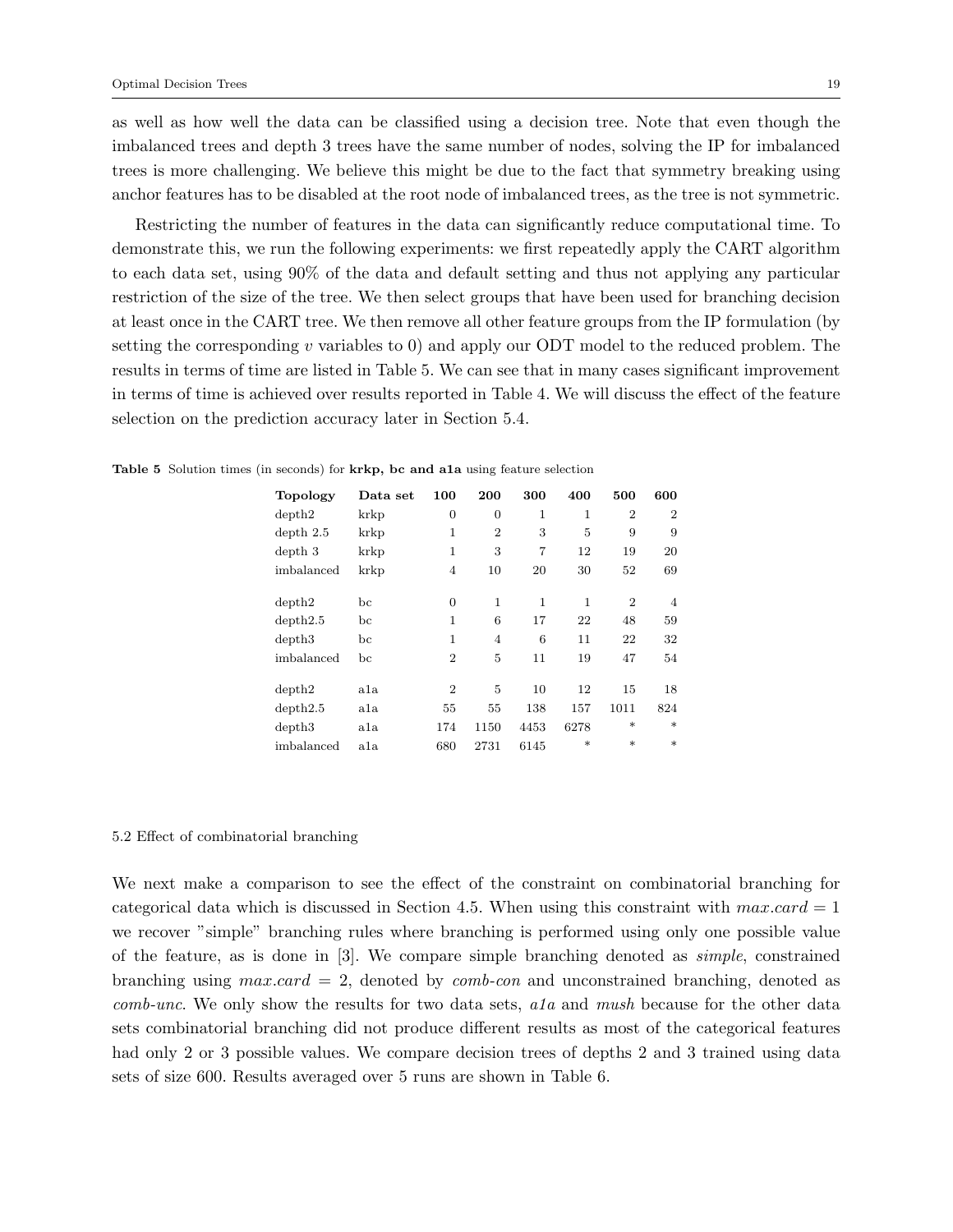|         |             | Depth 2     |             |             | Depth 3     |            |
|---------|-------------|-------------|-------------|-------------|-------------|------------|
| Dataset | simple      | comb-con    | comb-unc    | simple      | comb-con    | comb-unc   |
| ala     | 82.2 (80.8) | 82.9 (81.0) | 83.3 (79.9) | 84.0 (80.8) | 84.8 (80.8) | 85.7(80.1) |
| mush    | 95.8(95.7)  | 99.6 (99.4) | 99.6 (99.4) | 98.4 (97.7) | 99.9 (99.4) | 99.9(99.3) |

Table 6 The average training (testing) accuracy for combinatorial vs. simple branching using depth 2 and depth 3 trees

We see that for *mush* using combinatorial branching makes a significant improvement. In particular, for depth 3 trees it achieves a 99.4% out-of-sample accuracy compared to 97.7% for simple branching. We show the optimal depth 3 tree for mush dataset in Figure 4. However, for  $a1a$ even though unconstrained combinatorial branching achieves good training accuracy they do not generalize as well as simple branching rules. In particular, the  $a1a$  dataset contains one group (occupation) with many different possible values. Branching on this group results in combinatorially many possible decisions which leads to overfitting. Adding a constraint with  $max.card = 2$  remedies the situation, while still providing a small improvement over simple branching.

Fig. 4 Optimal depth 3 decision tree for the Mushroom dataset with %99.4 out of sample accuracy.



5.3 Effect of constraints for numerical features.

Here we compare the effect of special constraints introduced for the numerical features in Section 4.4. The results of this comparison are shown in Table 7. When the constraint is imposed, the feature group is treated as numerical, and this formulation is label with "n", for numerical. When the constraint is not imposed, then the group is treated as if the original feature is categorical, and the formulation is labeled with "c", for categorical. We compare both accuracy and time averaged from 5 runs with 30 mins limit.

We observe that overall adding the special constraint to impose the numerical nature of the group improves the testing accuracy and saves computational time.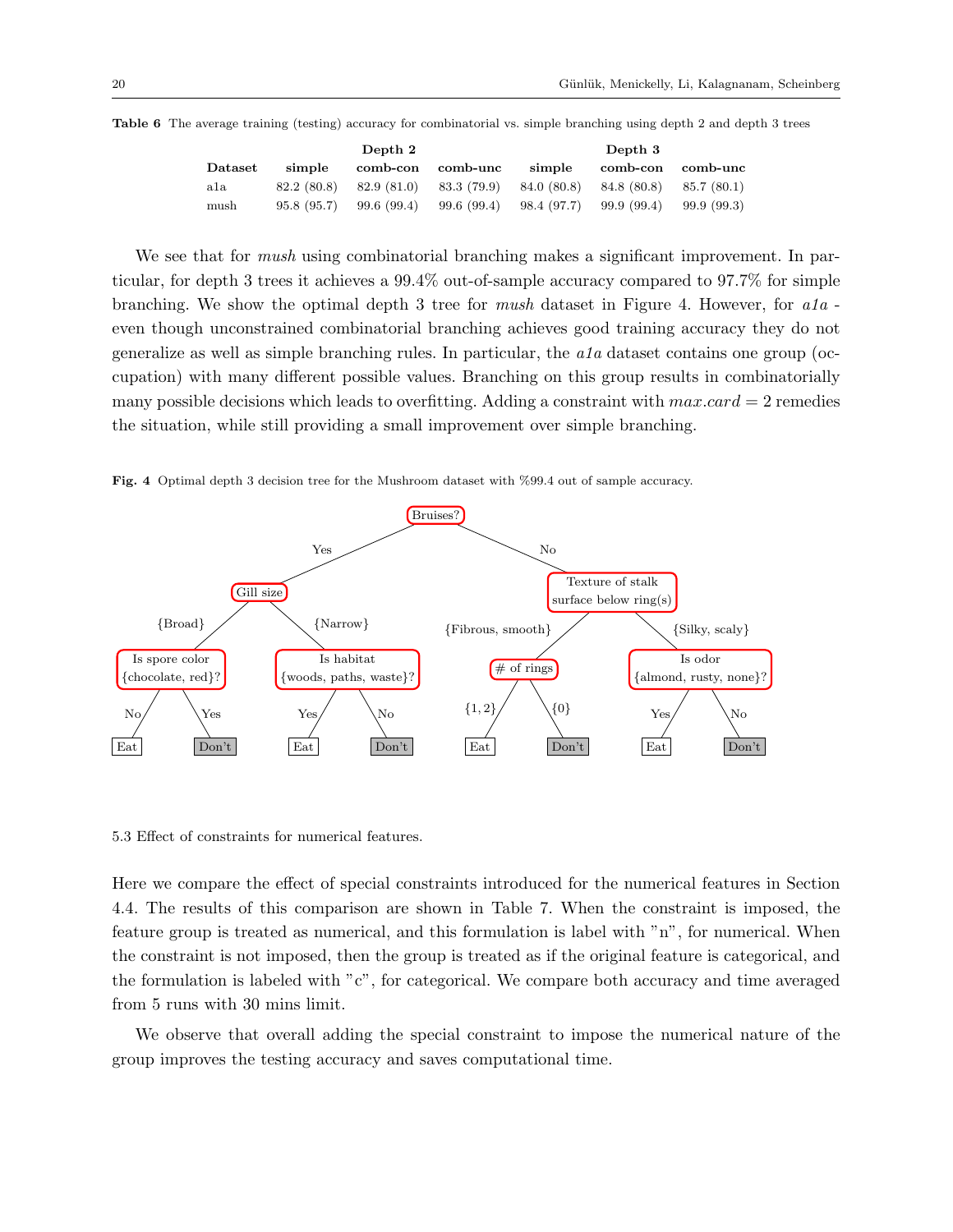| Dataset | n/c          | Depth 2         | Depth 2.5        | Depth 3          | Imbalanced       |
|---------|--------------|-----------------|------------------|------------------|------------------|
| ala     | $\mathbf n$  | 82.9(81.0)/22   | 84.7 (80.5)/748  | 84.8 (80.8)/1800 | 84.7 (80.7)/1800 |
|         | $\mathbf{c}$ | 82.9(81.0)/24   | 84.5 (81.0)/1191 | 84.7 (80.3)/1800 | 84.8 (80.1)/1800 |
| bc      | $\mathbf n$  | 96.7(96.6)/6    | 97.5(95.4)/70    | 97.8 (96.2)/608  | 97.8 (95.6)/1749 |
|         | $\mathbf{c}$ | 96.7(96.0)/6    | 97.8 (94.9)/272  | 98.4 (94.7)/1800 | 98.5(95.5)/1800  |
| heloc   | $\mathbf n$  | 72.0(71.2)/7    | 73.3(70.6)/119   | 73.8(70.0)/515   | 74.1 (69.8)/1788 |
|         | $\mathbf{c}$ | 72.9(70.4)/13.6 | 74.9 (68.0)/1711 | 75.9 (68.1)/1800 | 75.6 (68.6)/1800 |
| student | $\mathbf n$  | 92.1(90.5)/1    | 92.6(91.0)/8     | 92.6(90.5)/25    | 93.1(91.5)/127   |
|         | $\mathbf{c}$ | 92.1(90.5)/1    | 92.6(91.0)/10    | 92.6(90.5)/62    | 93.1(91.0)/113   |

Table 7 The average training (testing) accuracy/solution time with or without constraints for numerical features.

# 5.4 Comparison with CART depth 3 trees

We next focus on comparing the accuracy of ODTs with CART. We consider 4 different tree topologies for ODTs: depth 2, depth 2.5, depth 3 and imbalanced. We use CART as implemented in the package rpart for R [17]. We compare the performance of ODT to CART by restricting the maximum depth of the learned CART trees to 3, thus allowing at most 8 leaf nodes, which is the maximum that our trees can have. We note that this does not mean the learned CARTs have the same topology as our ODTs.

We also investigate the effect of *feature selection* by running CART first and considering only the features used by CART in constructing ODTs. For each dataset, we generate 5 random training/testing splits of the dataset by sampling without replacement and report the averages. We use 90% of the data for training CART and we use min{90%, 600} data points for training ODTs.

In Tables 8 and 9 we show the results for ODTs trained for up to 30 minutes with and without feature selection, respectively, and compare with CART trees of depth 3. In both tables we list the average training and testing accuracy, in percentages, over the 5 runs. We highlight in bold the best testing accuracy achieved by the ODTs if it is more than 1% larger than that achieved by CART, and reversely, highlight accuracy of CART when it is more than 1% larger than best accuracy of ODT. The standard deviation in all cases is fairly small, typically around  $0.2 - 0.3\%$ .

| Dataset | Depth 2     | Depth 2.5   | Depth 3     | Imbalanced   | CART-D3     |
|---------|-------------|-------------|-------------|--------------|-------------|
| ala     | 82.9 (80.9) | 84.7 (80.5) | 84.7 (81.0) | 85.2 (80.0)  | 82.0 (79.3) |
| bс      | 96.7(96.6)  | 97.5(95.6)  | 97.8 (94.9) | 97.9 (96.4)  | 96.0(94.6)  |
| heloc   | 72.4 (69.8) | 73.2(70.0)  | 73.7(69.6)  | 73.0(68.8)   | 70.8(71.0)  |
| krkp    | 86.7 (87.0) | 93.2 (93.9) | 93.3 (93.9) | 94.1(94.1)   | 90.4(90.3)  |
| mush    | 99.6 (99.4) | 100.0(99.5) | 100.0(99.7) | 100.0(99.6)  | 99.4 (99.3) |
| ttt     | 71.8(67.7)  | 77.0 (72.7) | 79.3 (74.2) | 81.9(79.5)   | 75.3(73.1)  |
| monks-1 | 78.2(74.1)  | 84.1 (76.8) | 89.6 (82.3) | 100.0(100.0) | 76.6 (76.8) |
| votes   | 96.2(95.5)  | 96.9(93.6)  | 97.4 (94.1) | 98.0 (95.0)  | 95.7(95.9)  |
| heart   | 85.5(88.1)  | 88.6 (89.6) | 88.7 (89.6) | 90.7(85.2)   | 88.5(91.1)  |
| student | 92.8(91.0)  | 93.1(91.0)  | 93.3(89.0)  | 93.4 (89.5)  | 89.5 (86.0) |

Table 8 The average training (testing) accuracy with 30 mins limit without feature selection.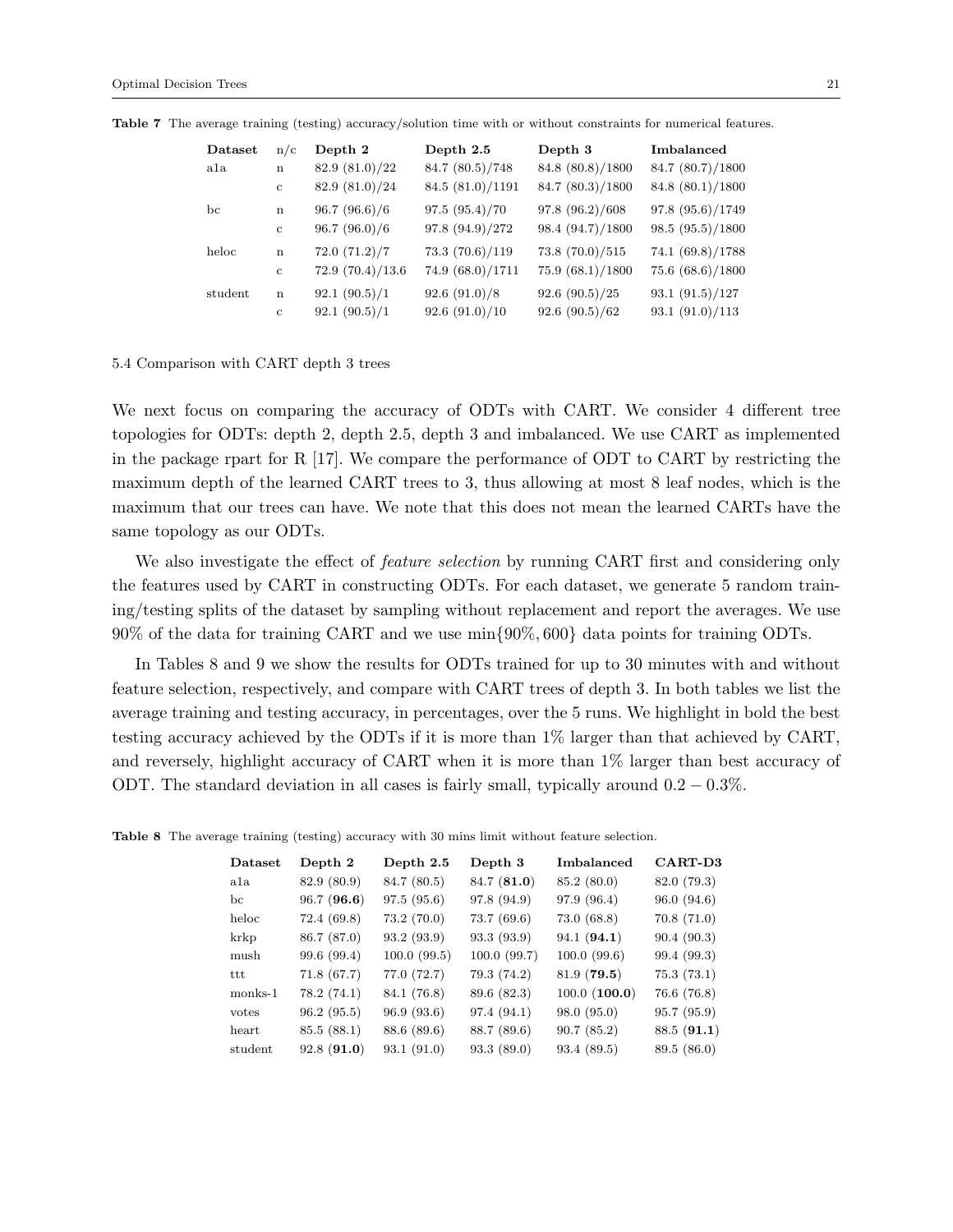| Dataset | Depth 2     | Depth 2.5   | Depth 3     | Imbalanced   | CART-D3     |
|---------|-------------|-------------|-------------|--------------|-------------|
| a1a     | 82.9 (81.0) | 84.7 (80.5) | 84.8 (80.8) | 84.7 (80.7)  | 82.0 (79.3) |
| bc.     | 96.7(96.6)  | 97.5(95.4)  | 97.8 (96.2) | 97.8 (95.6)  | 96.0 (94.6) |
| heloc   | 72.0 (71.2) | 73.3(70.6)  | 73.8(70.0)  | 74.1(69.8)   | 70.8(71.0)  |
| krkp    | 86.7 (87.0) | 93.2 (93.9) | 93.2(93.9)  | 94.6 (93.8)  | 90.4(90.3)  |
| mush    | 99.6 (99.4) | 99.9 (99.4) | 99.9 (99.4) | 100.0(99.6)  | 99.4 (99.3) |
| ttt     | 71.8(67.7)  | 77.0 (72.7) | 79.3 (74.2) | 81.9(79.5)   | 75.3(73.1)  |
| monks-1 | 78.2(74.1)  | 84.1 (76.8) | 89.6 (82.3) | 100.0(100.0) | 76.6 (76.8) |
| votes   | 95.9 (95.5) | 96.3(95.0)  | 96.7(95.0)  | 97.3(96.8)   | 95.7(95.9)  |
| heart   | 85.5 (88.1) | 88.6 (90.4) | 88.6 (90.4) | 90.2(88.9)   | 88.5 (91.1) |
| student | 92.1(90.5)  | 92.6(91.0)  | 92.6(90.5)  | 93.1(91.5)   | 89.5 (86.0) |

Table 9 The average training (testing) accuracy with 30 mins limit with feature selection

In Table 8 we see that testing accuracy achieved by ODTs after 30 minutes of training is significant better than that of depth 3 CART. Comparing Tables 8 and 9, we see that on average the feature selection typically degrades training accuracy but results in better testing accuracy. This can be explained by the fact that reducing the number of features prevents the ODTs from overfitting. This observation suggest that using feature selection, especially for larger trees could be beneficial not only for computational speedup but for better accuracy.

We next repeat the same experiments from Tables 8 and 9 with a 5 minute time limit on Cplex and report the results in Tables 10 and 11. Note that the time for feature selection is negligible.

| Dataset | Depth 2     | Depth $2.5$ | Depth 3     | Imbalanced   | CART-D3     |
|---------|-------------|-------------|-------------|--------------|-------------|
| ala     | 82.9 (80.9) | 84.5 (80.6) | 84.4 (80.9) | 83.5 (80.4)  | 82.0 (79.3) |
| bc      | 96.7(96.6)  | 97.5(95.6)  | 97.7 (96.4) | 97.6 (96.2)  | 96.0 (94.6) |
| heloc   | 72.4(69.8)  | 72.0(69.1)  | 66.2(65.0)  | 58.2(57.6)   | 70.8(71.0)  |
| krkp    | 86.7 (87.0) | 93.2 (93.9) | 92.1(92.1)  | 92.9 (92.9)  | 90.4(90.3)  |
| mush    | 99.6 (99.4) | 100.0(99.5) | 100.0(99.7) | 100.0(99.7)  | 99.4 (99.3) |
| ttt     | 71.8(67.7)  | 77.0 (72.7) | 78.7 (74.0) | 77.5(75.0)   | 75.3(73.1)  |
| monks-1 | 78.2(74.1)  | 84.1 (76.8) | 89.6 (82.3) | 100.0(100.0) | 76.6 (76.8) |
| votes   | 96.2(95.5)  | 96.9(93.6)  | 97.3 (94.5) | 97.5(92.7)   | 95.7(95.9)  |
| heart   | 85.5(88.1)  | 88.6 (89.6) | 88.7 (89.6) | 90.4(88.1)   | 88.5(91.1)  |
| student | 92.8(91.0)  | 93.0(91.5)  | 93.0(90.0)  | 87.7 (86.5)  | 89.5 (86.0) |

Table 10 The average training (testing) accuracy with 5 mins limit without feature selection.

Comparing Tables 8 and 10, we do not see a significant difference in accuracy for depth 2 and depth 2.5 ODTs due to the reduction of the time limit from 30 minutes to 5 minutes. For depth 3 ODTs, and the imbalanced trees however, both training and testing performance gets noticeably worse due to the reduction of the time limit. Comparing Tables 10 and 11, we see that in most cases feature selection helps in terms of both training and testing accuracy.

Overall the testing accuracy degrades between 8 and 11, but not very significantly, thus we conclude that feature selection helps for larger trees independent of the time limit. Moreover, average testing accuracy of ODTs obtained only after 5 minutes of computation using feature selection seems to be similar to testing accuracy with 30 minute time limit (with or without feature selection) and thus still outperforms CART. We should also note that when the IPs are terminated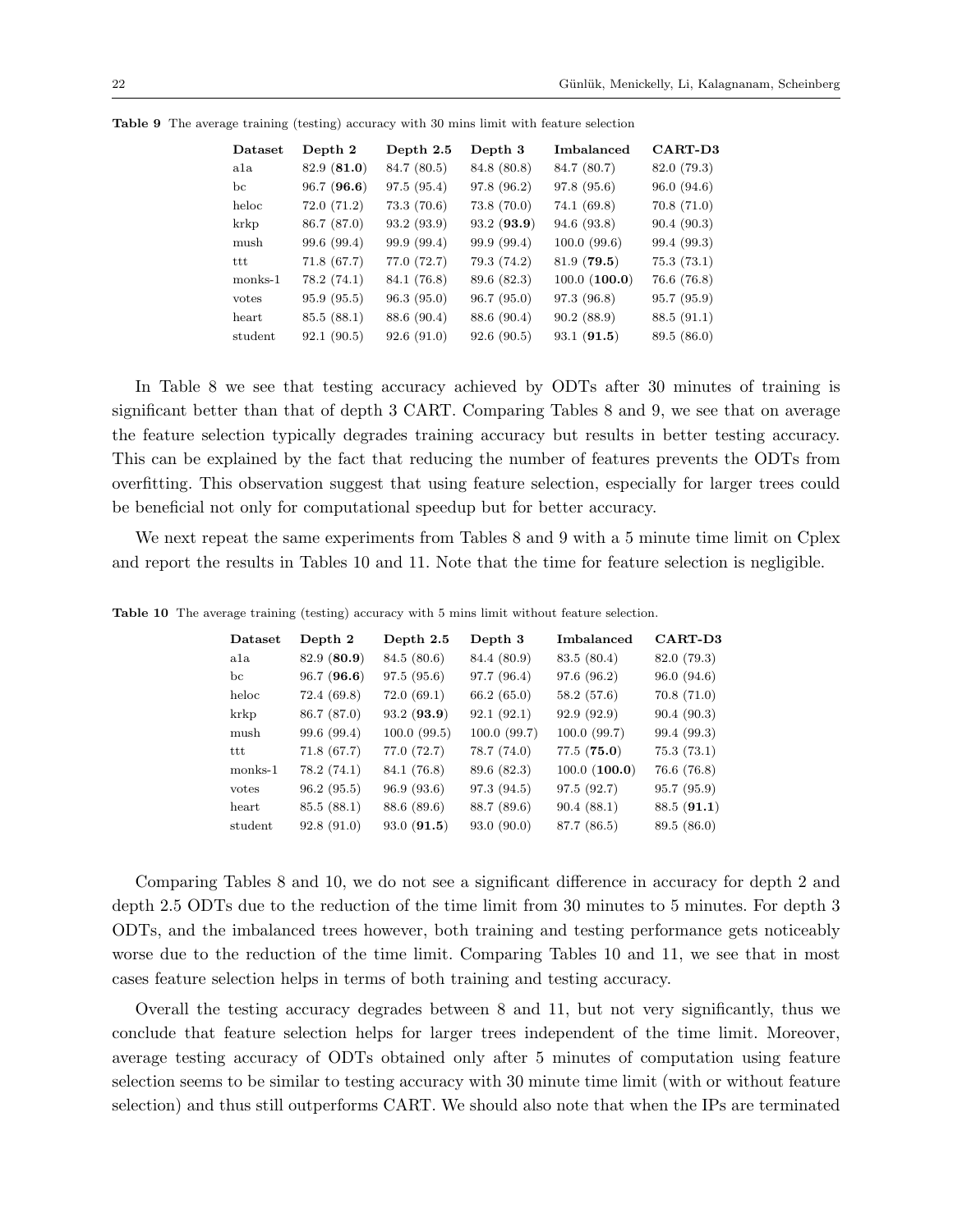| Dataset | Depth 2     | Depth 2.5   | Depth 3     | Imbalanced   | CART-D3     |
|---------|-------------|-------------|-------------|--------------|-------------|
| ala     | 82.9 (81.0) | 84.6 (80.4) | 84.4 (80.2) | 84.6 (80.7)  | 82.0 (79.3) |
| bc      | 96.7(96.6)  | 97.5(95.4)  | 97.7 (95.8) | 97.7 (95.2)  | 96.0(94.6)  |
| heloc   | 72.0(71.2)  | 73.3(70.6)  | 73.7 (69.7) | 73.5(70.9)   | 70.8(71.0)  |
| krkp    | 86.7 (87.0) | 93.2 (93.9) | 93.2(93.9)  | 94.6 (93.8)  | 90.4(90.3)  |
| mush    | 99.6 (99.4) | 99.9 (99.4) | 99.9 (99.4) | 99.9 (99.4)  | 99.4 (99.3) |
| ttt     | 71.8(67.7)  | 77.0 (72.7) | 78.7 (74.0) | 77.5(75.0)   | 75.3(73.1)  |
| monks-1 | 78.2(74.1)  | 84.1 (76.8) | 89.6 (82.3) | 100.0(100.0) | 76.6(76.8)  |
| votes   | 95.9 (95.5) | 96.3(95.0)  | 96.7(95.0)  | 97.3 (96.8)  | 95.7 (95.9) |
| heart   | 85.5 (88.1) | 88.6 (90.4) | 88.6 (90.4) | 90.2(88.9)   | 88.5(91.1)  |
| student | 92.1(90.5)  | 92.6(91.0)  | 92.6(90.5)  | 93.1(91.5)   | 89.5 (86.0) |

Table 11 The average training (testing) accuracy with 5 mins limit with feature selection

earlier, the optimality gap is usually larger but it often happens that an optimal or a near optimal integral solution is already obtained by CPLEX.

#### 5.5 Effect of training set size

To demonstrate the effect of the training set size on the resulting testing accuracy we present the appropriate comparison in Table 12. In these experiments we run Cplex with a 30 minute time.

| Dataset | <b>Topology</b> | 600         | 1200        | 1800         | 2400         |
|---------|-----------------|-------------|-------------|--------------|--------------|
| a1a     | $\overline{2}$  | 82.9 (81.0) | 82.4 (79.3) | 82.0 (79.6)  | 82.0 (79.6)  |
| krkp    | $\overline{2}$  | 86.7 (87.0) | 86.8 (87.0) | 86.8 (87.1)  | 86.8 (87.2)  |
| mush    | $\overline{2}$  | 99.6 (99.4) | 99.5 (99.4) | 99.4 (99.4)  | 99.4 (99.4)  |
| heloc   | $\overline{2}$  | 72.0(71.2)  | 72.2(70.8)  | 71.9(71.2)   | 71.7(71.2)   |
| a1a     | 2.5             | 84.7 (80.5) | 83.7 (80.0) | 83.4 (79.6)  | 83.4 (79.6)  |
| krkp    | 2.5             | 93.2(93.9)  | 93.8 (93.8) | 93.6(94.0)   | 93.7(94.1)   |
| mush    | 2.5             | 99.6 (99.4) | 99.8 (99.5) | 99.7 (99.6)  | 99.7 (99.6)  |
| heloc   | 2.5             | 73.3(70.6)  | 73.1 (70.9) | 72.6(70.6)   | 72.3(71.5)   |
| ala     | 3               | 84.7 (80.7) | 83.6 (79.6) | 83.3 (80.2)  | 83.3 (80.2)  |
| krkp    | 3               | 94.6(93.8)  | 93.8(93.8)  | 93.6(94.0)   | 93.7(94.1)   |
| mush    | 3               | 100.0(99.6) | 99.9 (99.6) | 99.9 (99.7)  | 99.8 (99.8)  |
| heloc   | 3               | 73.8(70.0)  | 73.5(70.9)  | 72.9(71.3)   | 72.5(71.4)   |
| a1a     | IB              | 84.8 (80.8) | 83.6 (79.2) | 82.5(79.6)   | 82.2 (79.0)  |
| krkp    | IΒ              | 93.2(93.9)  | 94.5 (93.7) | 94.2 (93.9)  | 94.1(94.1)   |
| mush    | IB              | 99.9 (99.4) | 100.0(99.8) | 100.0(100.0) | 100.0(100.0) |
| heloc   | IB              | 74.1(69.8)  | 73.2(71.0)  | 72.1(71.4)   | 72.0(71.4)   |

Table 12 Comparison of training (testing) accuracy across training data sizes with 30 minutes limit and feature selection

We observe that in most cases increasing the size of the training data narrows the gap between training and testing accuracy. This can happen for two reasons - because optimization progress slows down and training accuracy drops and/or because there is less overfitting. For example, for ala it appears to be harder to find the better tree and so both the training and the testing accuracy drops, while for *mush* testing accuracy gets better, as the gap between training and testing accuracy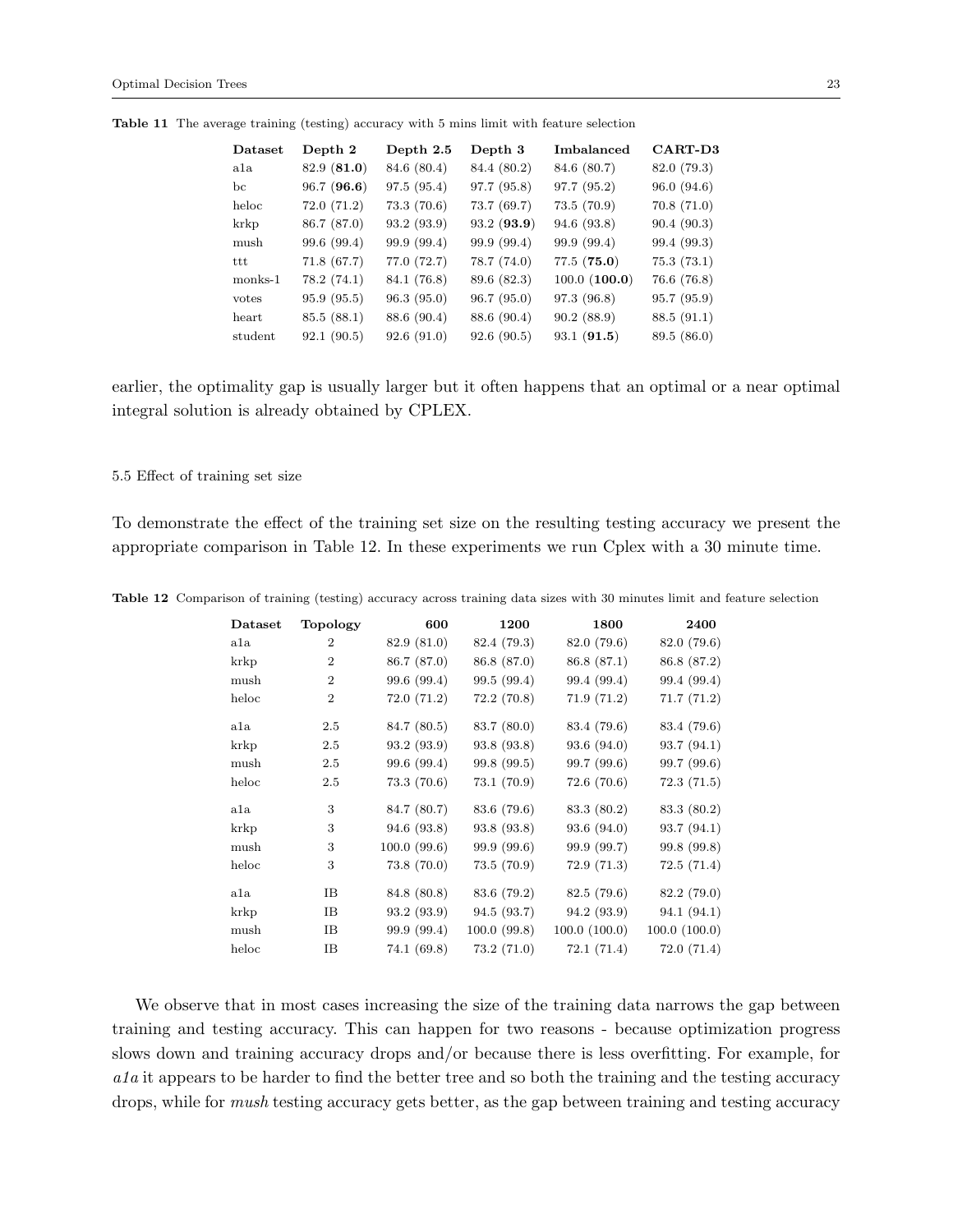closes. We also see, for example in the case of mush and krkp, the effect of the increase of the data set tends to diminish as the gap between training and testing accuracy. This is a common behavior for machine learning models, as larger training data tends to be more representative with respect to the entire data set. However, in our case, we utilize the larger data set to perform prior feature selection and as a result relatively small training sets are often sufficient for training of the ODTs. Hence, the computational burden of solving IPs to train the ODTs is balanced by the lack of need to use large training sets.

### 5.6 Choosing the tree topology

In this section we discuss how to chose the best tree topology via cross-validation and compare the accuracy obtained by the chosen topology to the accuracy of trees obtained by CART with cross-validation.

For each dataset we randomly selected 90% of the data points to use for training and validation, leaving the remaining data for final testing. For the smaller data sets, we select the best topology using standard 5-fold cross validation. For large data sets such as  $a1a$ , bc, krkp, mush and ttt, we instead repeat the following experiment 5 times: we randomly select 600 data points as the training set and train a tree of each topology on this set. The remaining data is used as a validation set and we compute the accuracy of each trained tree on this set. After 5 experiments, we select the topology that has the best average validation accuracy. We then retrain the tree with this topology and report the testing accuracy using the hold-out 10%. We train CART with 90% of the data points, allowing it to choose the tree depth using its default setting and then report the testing accuracy using the hold-out set. We summarize the results in Table 13 where for each method we list the average testing accuracy and the average number of leaves in the tree chosen via crossvalidation. We set ODT time limit to 30 mins and used feature selection from CART trained on 90% of each dataset.

| Dataset | <b>ODT</b> | ave. $\#$ of leave | $_{\rm \bf CART}$ | ave. $\#$ of leaves |
|---------|------------|--------------------|-------------------|---------------------|
| a1a     | 80.9       | 6.8                | 79.6              | 9.6                 |
| bc      | 96.0       | 4.8                | 94.9              | 4.2                 |
| heloc   | 71.4       | 4.8                | 71.0              | $3.6\,$             |
| krkp    | 93.6       | 6.8                | 96.6              | 9                   |
| mush    | 99.8       | 7.6                | 99.3              | 3                   |
| ttt     | 81.0       | 8.0                | 93.1              | 20.2                |
| monks-1 | 100.0      | 8.0                | 82.3              | 8.6                 |
| votes   | 95.7       | 7.2                | 95.5              | 2.4                 |
| heart   | 89.6       | 7.2                | 88.9              | 5                   |
| student | 90.5       | 4.8                | 86.0              | 6.2                 |

Table 13 Comparison of testing accuracy and size of cross validated trees vs. CART

We can summarize the results in Table 13 as follows: in most cases, either ODTs outperform CARTs in terms of accuracy or else they tend to have a significantly simpler structure than the CART trees. In particular, for data sets a<sub>1a</sub>, student and bc that contain interpretable human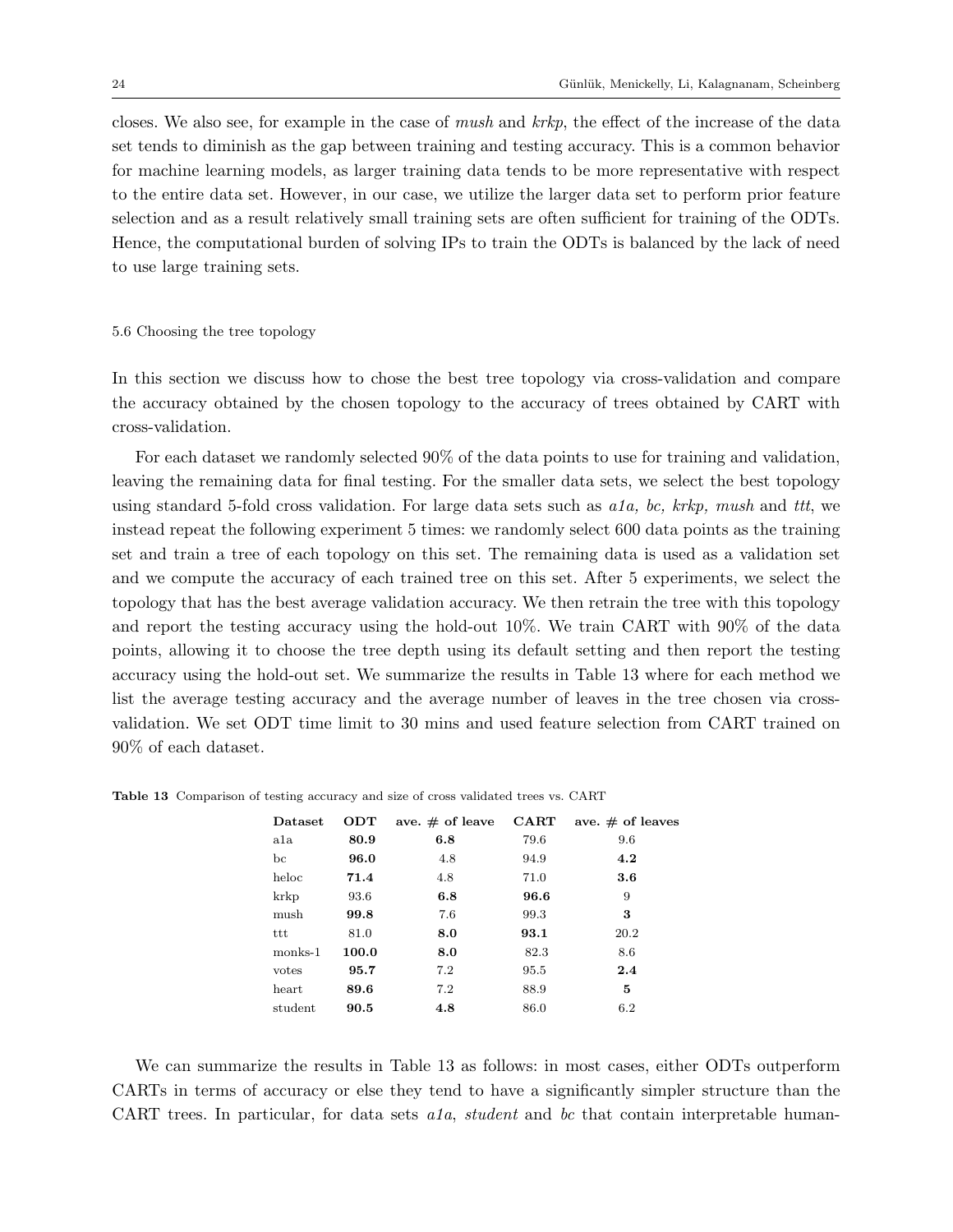relatable data, ODTs perform better in terms accuracy and better or comparably in interpretability, undoubtedly because there exist simple shallow trees that make good predictors for such data sets, and the exact optimization method such as ours can find such trees, while a heuristic, such as CART may not. On the other hand, on the dataset  $ttt$  (which describes various positions in a combinatorial game), simple 2 or 3 levels of decision are simply not enough to predict the game outcome. In this case, we see that CART can achieve better accuracy, but at the cost of using much deeper trees. A similar situation holds for krkp, but to a lesser extent. Finally, monks-1 data set is an artificial data set, classifying robots using simple features describing parts of each robot. Classification in monks-1 is based on simple rules that can be modeled using shallow trees and ODT performance is much better on that data set than that of CART. In conclusion, our results clearly demonstrate that when classification can be achieved by a small interpretable tree, ODT outperforms CART in accuracy and interpretability.

# 5.7 Training depth-2 tree on full heloc data.

We performed a more detailed study of the heloc data set which was introduced in the FICO interpretable machine learning competition [8]. The authors of the winning approach [7] produced a model for this data set which can be represented as a depth-2 decision tree achieving 71.7 testing accuracy. Here we show how we are able to obtain comparable results with our approach. First we applied feature selection using CART, making sure that at least 4 features are selected. Then we trained a depth-2 tree using our ODT model and 90% of the data points (8884 points). The optimal solution was obtained within 405 seconds and the resulting testing accuracy is 71.6. The corresponding CART model gives 71.0 testing accuracy.

# 5.8 Results of maximizing sensitivity/specificity

We now present computational results related to the maximization of sensitivity or specificity, as discussed in Section 4.6. We will focus on the bc dataset, which contains various measurements of breast tumors. The positive examples in this data sets are the individuals with malignant tumors in the breast. Clearly, it is vitally important to correctly identify all (or almost all) positive examples, since missing a positive example may result in sending a individual who may need cancer treatment home without recommending further tests or treatment. On the other hand, placing a healthy individual into the malignant group, while undesirable, is less damaging, since further tests will simply correct the error. Hence, the goal should be maximizing specificity, while constraining sensitivity. Of course, the constraint on the sensitivity is only guaranteed on the training set. In Table 14 we present the results of solving such model using  $\min([.9n], 600)$  samples and the resulting testing sensitivity (TPR) and specificity (TNR). We report average and variance over 30 runs.

We observe that, while depth-2 trees deliver worse specificity in training than depth-3 trees, they have better generalization and hence closely maintain the desired true positive rate. This is also illustrated in Figure 5.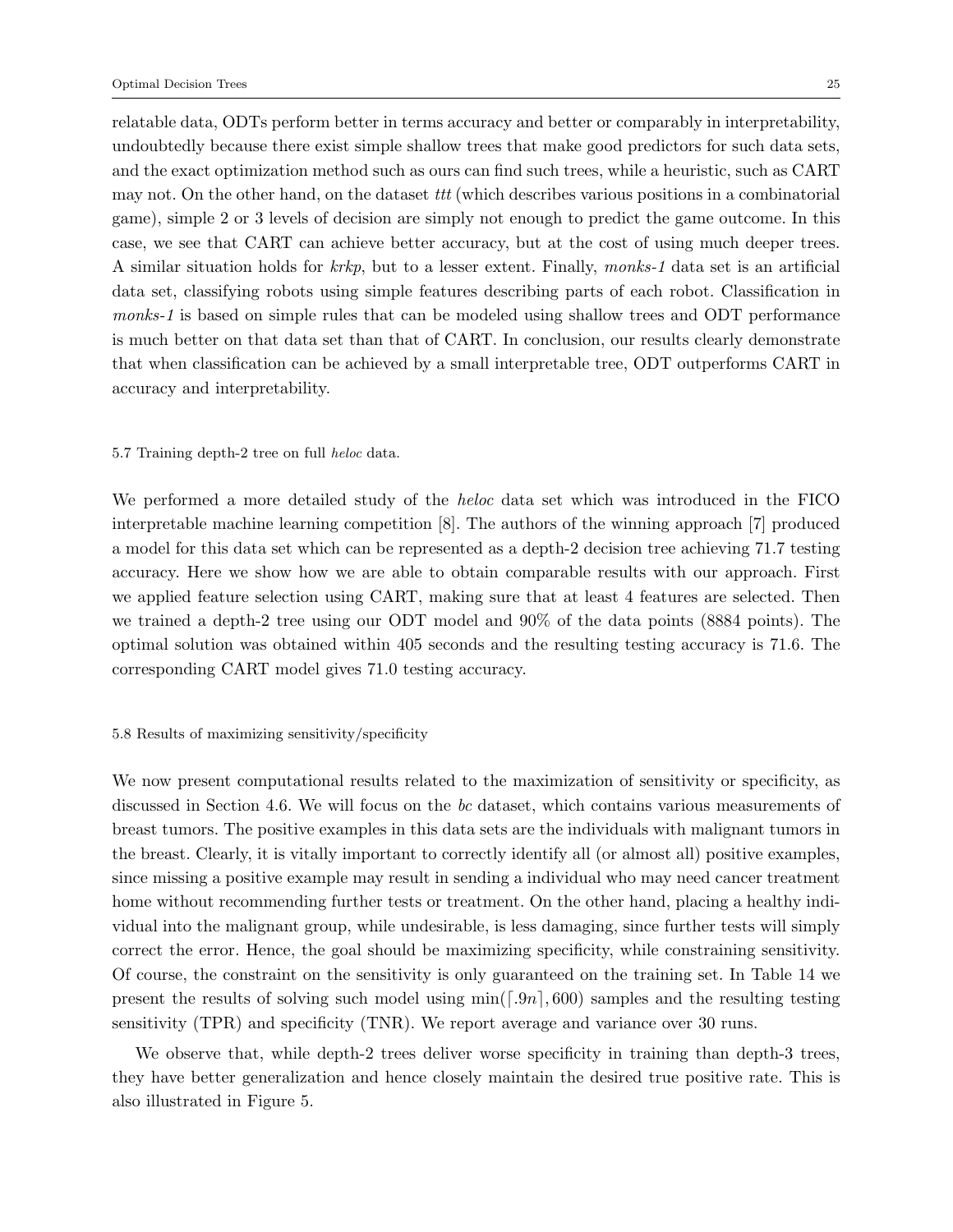| Depth 2  |      |         |      | Depth 3 |          |      |                |  |
|----------|------|---------|------|---------|----------|------|----------------|--|
| Training |      | Testing |      |         | Training |      | <b>Testing</b> |  |
| TPR.     | TNR. | TPR.    | TNR. | TPR.    | TNR.     | TPR. | TNR.           |  |
| 100      | 79.6 | 99.1    | 76.8 | 100     | 91.6     | 97.2 | 83.6           |  |
| 99.5     | 85.4 | 98.9    | 82.4 | 99.5    | 94.6     | 97.4 | 89.7           |  |
| 99       | 89.5 | 97.7    | 89.4 | 99      | 97.2     | 96.8 | 90.0           |  |
| 98.5     | 92   | 98.1    | 90.9 | 98.5    | 97.2     | 97.2 | 90.9           |  |
| 98       | 92.7 | 97.7    | 91.0 | 98      | 98.7     | 96.4 | 94.6           |  |
| 97       | 95.8 | 97.5    | 94.7 | 97      | 99.4     | 96.6 | 96.1           |  |
| 96       | 97.3 | 96.4    | 93.9 | 96      | 99.9     | 94.2 | 94.7           |  |
| 95       | 98.4 | 96.2    | 98.0 | 95      | 100.0    | 93.9 | 93.0           |  |

Table 14 TPR vs. TNR, breast cancer data, depth 2 and depth 3 trees

Fig. 5 Breast Cancer Data, Training v.s. Testing Sensitivity



# 6 Concluding remarks

We have proposed an integer programming formulation for constructing optimal binary classification trees for data consisting of categorical features. This integer programming formulation takes problem structure into account and, as a result, the number of integer variables in the formulation is independent of the size of the training set. We show that the resulting MILP can be solved to optimality in the case of small decision trees; in the case of larger topologies, a good solution can be obtained within a set time limit. We show that our decision trees tend to outperform those produced by CART, in accuracy and/or interpretability. Moreover, our formulation can be extended to optimize specificity or sensitivity instead of accuracy, which CART cannot do.

Our formulation is more specialized than that proposed recently in [3] and is hence is easier to solve by an MILP solver. However, our model allows flexible branching rules for categorical variables, as those allowed by CART. In addition the formulations proposed in [3] are not particularly aimed at interpretability.

Several extensions and improvements should be considered in future work. For example, while the number of integer variables does not depend on the size of the training set, the number of continuous variables and the problem difficulty increases with the training set size. Hence, we plan to consider various improvements to the solution technique which may considerably reduce this dependence.